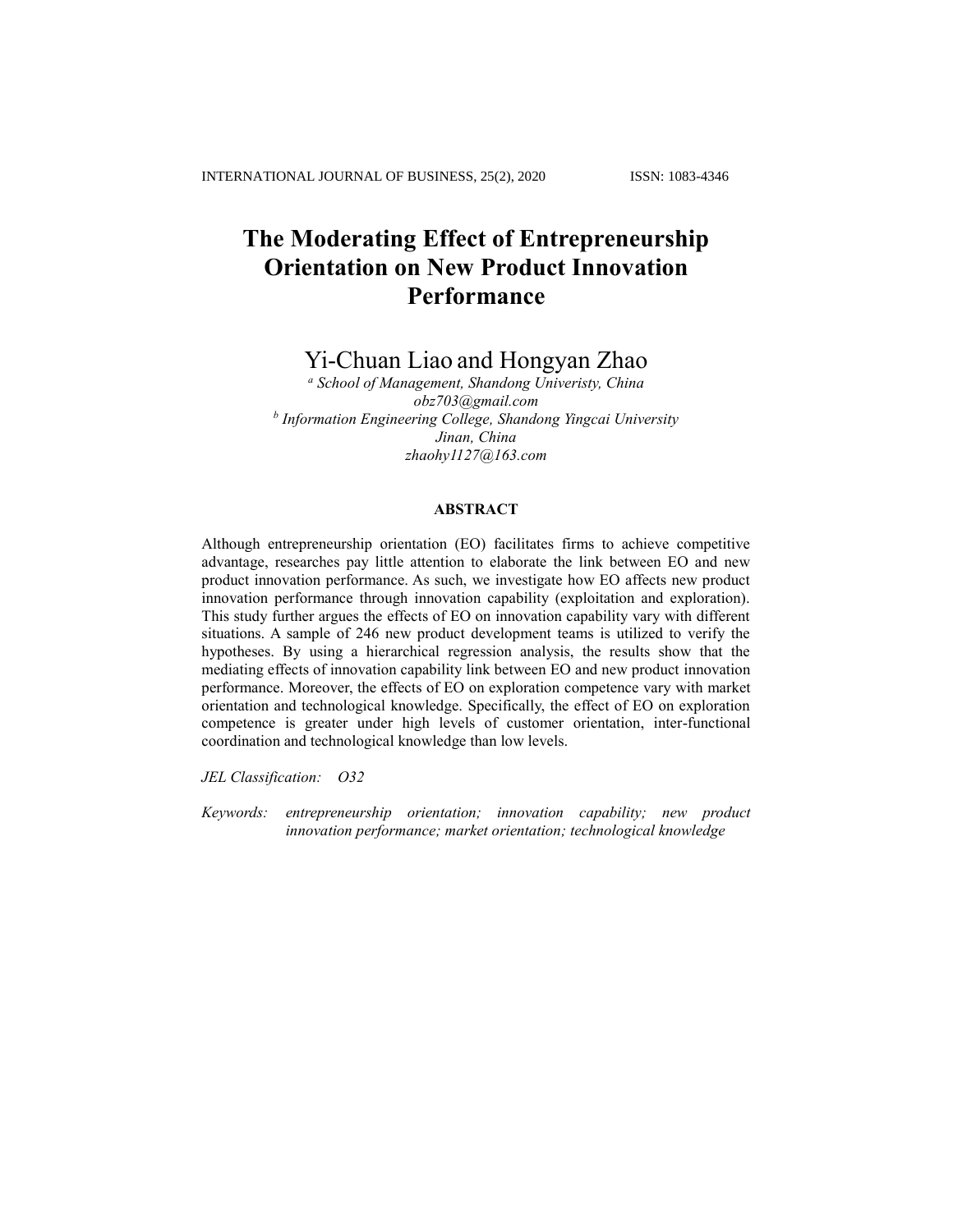#### **I. INTRODUCTION**

Firms operating in competitive environments need to explore novel ideas and refine their existing knowledge for developing new products (Tsai et al., 2015). Therefore, for corporations to effectively implement strategies, it is imperative for them to seize market opportunities and respond in a timely manner. Strategic orientation was considered a critical factor for firms to earn competitive advantage. This refers to the strategic directions signifying how firms can convert their decision making and other activities into superior performance (Baker et al., 2016; Gatignon and Xuereb, 1997). Prior studies argue that entrepreneurship orientation (EO) represents the strategic orientation of firms reflecting their decision-making styles, principles, processes, and practices guiding them to enter the new realm (Lumpkin and Dess, 1996). The effect of entrepreneurship orientation on firm performance has been emphasized in the literature (Chen et al., 2012), but little research focuses on new product development (NPD) teams and explores how NPD managers transform their entrepreneurial perspective into new product innovation performance through innovation capability (i.e., exploration and exploitation). From earlier perspectives, this study argues that EO drives firms to consider opportunityseeking (exploration) and advantage-seeking (exploitation) activities that can attain superior new product performance (Yang et al., 2017; Zhang et al., 2016). Thus, an interesting question that arises is how innovation capability mediates the relationship between EO and new product innovation performance.

Given that exploration competence and exploitation competence are first achieved through EO and then applied to gain competitive advantage, NPD teams lacking in adequate technological knowledge may confront difficulties in accomplishing their goals. In this respect, we investigate the extent to which NPD teams with adequate technological knowledge strengthen their strategic decision for attaining innovation capability. On the other hand, market-driven is most worthy of investigation as firms engage in product innovation (Jaworski et al., 2000). Firms with sufficient market knowledge can perceive their deficiencies and scan the emerging market opportunities that call for development of new capabilities (Atuahene-Gima, 2005). Both EO and market orientation perspectives lead firms to build organizational capability (Chen et al., 2012; Hong et al., 2013). However, this study argues that market orientation might be a complementary approach for managers to make effective decisions on developing new product processes. As such, these views lead to the question of how technological and market knowledge can affect the relationship between EO and innovation capability.

This study addresses several contributions to the EO literature in the NPD realm. First, despite the importance of EO as suggested earlier, the extant literature has little insights on its effect on performance of new products. This study sheds light on how entrepreneurship orientation affects the NPD teams cultivating organizational innovation capability, which in turn impacts on new product innovation performance. Second, the knowledge-based view (KBV) argues that knowledge resources supplement the strategic decisions determining superior product performance (De Luca and Atuahene-Gima, 2007; Grant, 1996). We empirically examine how market orientation provides market knowledge influencing the decision of entrepreneurs on innovation capability. This study also investigates how NPD teams with sufficient technological knowledge strengthen their ability to implement entrepreneurial strategy on capability and earn competitive advantage. As such, we propose that the effects of EO on innovation capability vary with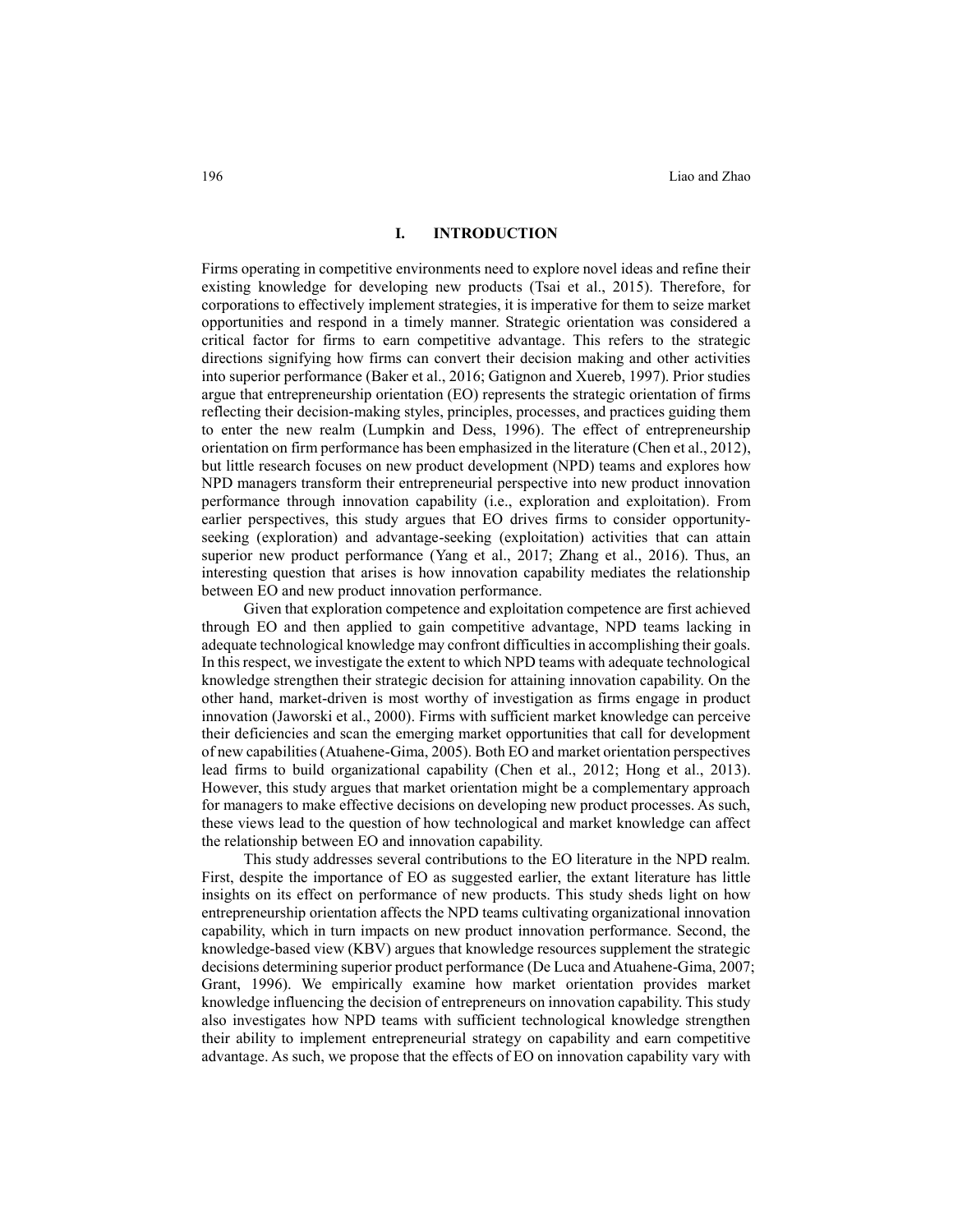the technological and market knowledge of firms. By studying the interactive synergic knowledge on capability, we offer additional understanding over previous studies.

The remainder of this study is organized as follows. Section II presents a related literature review and builds our research hypotheses, guided by theoretical framework. Section III addresses the research design and methods, and Section IV reports the results. Section V discusses the theoretical and managerial implications, the limitations of the study, and future research directions.

## **II. THEORETICAL FRAMEWORK**

The theoretical framework of this study is shown in Figure 1. The specific arguments of the study are introduced in detail as follows.



#### **A. Mediating Effect**

Innovation capability, comprising exploration and exploitation competence, represents the competitive strength of corporations and is the core ability of NPD [\(Tsai and](#page-16-0) Wang, [2008\)](#page-16-0). Exploitation competence is the ability to refine and extend the existing knowledge of product innovation to sustain existing opportunity. Its targets are better reliability and efficiency of existing innovation activities. On the other hand, exploration competence is the ability to acquire new knowledge and technologies through experiments in creating new products and seizing emerging markets. Its aims are more flexibility and novelty in product innovation development (Raisch and [Birkinshaw, 2008\)](#page-17-0). NPD teams pursuing both capabilities face the challenge of fully using their resources to generate both capabilities, because exploration and exploitation competence need teams with different underlying concepts to manage their resources (March, 1991). Therefore, it is critical for mangers to resolve the capability-rigidity paradox (Leonard-Barton, 1992). This study views the EO reflecting strategic perspective as a resolution of that paradox by which entrepreneurs show teams the way to proceed and then effectively allocate resources. EO indicates the extent to which corporations with innovativeness, proactiveness, and risk-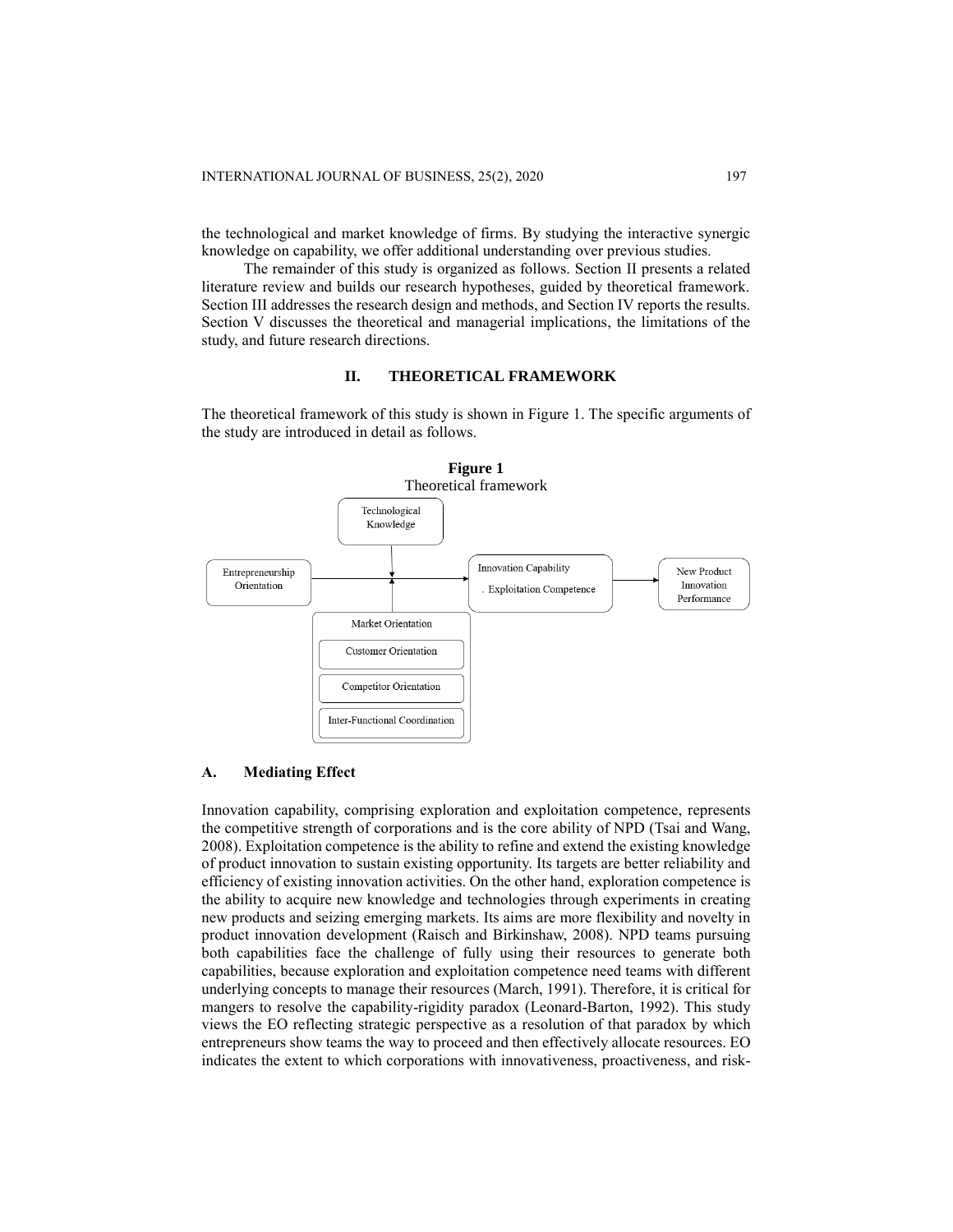taking postures. It also represents the processes, practices, and decision-making of firms that explore and exploit new opportunities (Lumpkin and Dess, 1996). With similar reasoning, if entrepreneurial firms infuse new norms, routines, and social value into their organizational structure, they would effectively acquire new opportunities (exploration) and efficiently refine existing resources in organizational operations to maintain existing opportunities (exploitation).

Corporations that lack forward-thinking and creative perspectives cannot effectively materialize their resources and, for them, EO may be considered a unique resource showing the way to success. NPD managers with higher entrepreneurship would want to increase their innovation capability and achieve excellent new product innovation performance. In essence, the core of entrepreneurship is the spirit of innovativeness on which NPD managers have a higher tendency to support creative ideas and carry out experiments to develop new products (Baker et al., 2016). Further, a proactive spirit means the managers' sense of environment changes, in that they identify and utilize opportunities to create unique value (Chen et al., 2014) and adopt a proactive attitude to strategic action. Risk-taking spirit represents that NPD managers bear various degrees of the risks arising from uncertainty. In these respects, entrepreneurial managers can better identify the changes from market circumstance and are willing to adopt proactive action and make effective and efficient decisions (Jung et al., 2003). Moreover, NPD teams are more willing to carry out innovative activities, implement innovative plans, and share information, stimulating them to attach importance to innovation capability. Furthermore, entrepreneurial managers are also pragmatists and thus balance the cost and risk of developing new useful products (Kortum and Lerner, 2000). As such, entrepreneurship orientation encourages managers to commit their resources to innovation capability. As NPD teams increase their innovation capability, they become capable of exploring new technological knowledge and refine their knowledge of new products targeting flexibility and efficiency to gain competitive advantage. Therefore, in the NPD process, entrepreneurship increases the managers' tendency to invest in exploitation and exploration competence and thereby elevating their new product innovation performance; that is, entrepreneurship orientation affects superior new product innovation performance through innovation capability. From the above arguments, we present the following hypotheses:

**Hypothesis 1**: Exploitation competence has a mediating effect on the relation between entrepreneurship orientation and new product innovation performance.

**Hypothesis 2**: Exploration competence has a mediating effect on the relation between entrepreneurship orientation and new product innovation performance.

#### **B. Moderating Effects of Market Orientation**

Well-known scholars such as Kohli and Jaworski (1990) and Narver and Slater (1990) systematically studied market orientation from the behavioural and cultural perspectives, respectively. This study follows Narver and Slater's view and argues that the relationship between entrepreneurship orientation and innovation capability varies with the marketoriented culture (Slater and Narver, 1994). From the cultural perspective, market orientation comprises three components: customer orientation, competitor orientation,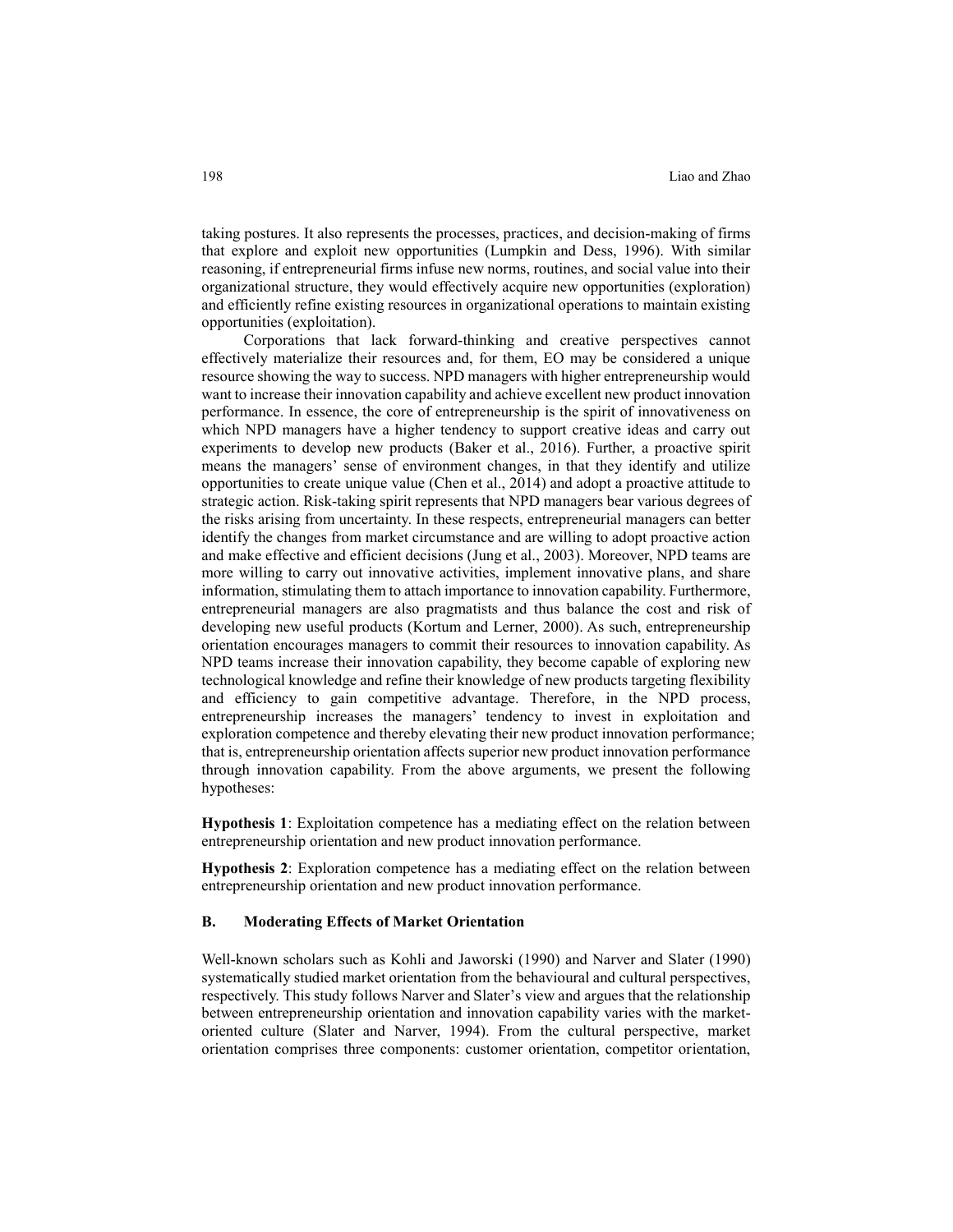and inter-functional coordination. Customer orientation and competitor orientation comprise the activities that gather the information about existing or future customers and competitors respectively and disseminating it throughout the firms; inter-functional coordination means the degree of interaction, communication, and coordination with regard to market information collected and used across organization-wide departments to achieve the organization's common goal (Atuahene-Gima, 2005; Narver and Slater, 1990), which collectively forms the unique strategic resources that guide managers in a certain direction (Hsieh et al., 2008).

Scholars consider market knowledge as a precious resource that is heterogeneous and hardly imitable by competitors (Kim and [Atuahene-Gima, 2010\)](#page-16-1). After collecting, processing, and utilizing market information, NPD managers would know the customers' value system and have an understanding of the potential customer demands and competitors' current product technology level to help them make effective decisions (Hong et al., 2013). Specifically, sensing the customer demands prompts NPD managers to more understand the emerging market opportunities and uncover their capability deficits. Further, by keeping track of competitor actions, managers gain valuable knowledge that help them effectively allocate resources because they sense the rival's strategy or action and then face time pressure to respond (Hsieh et al., 2015). Of course, inter-functional coordination enables NPD teams to better synthesize, integrate, and utilize their current and newly acquired market knowledge. Thus, under high levels of market orientation, market knowledge becomes a supplementary factor strengthening the managers' commitment resources on innovation capability (Morrish [et al., 2010\)](#page-17-1). In this sense, entrepreneurial managers will not only encourage teams to actively meet customer demands through innovative approaches, seeking innovative technological methods, but also adjust their strategic actions to counter their competitors' moves in advance. Besides, with coordination, managers will transform their acquired knowledge to suit their own context and stimulate the teams with broader and in-depth knowledge on innovation capability. In contrast, under low levels of market orientation, managers will rely merely on entrepreneurship, and the NPD teams will have difficulty in producing and successfully selling new products to gain advantage over their competitors. NPD teams may develop unrealistic or inferior ideas relative to their capability and thus decrease their new product innovation performance. From these arguments, we obtain the following hypotheses:

**Hypothesis 3**: Market orientation positively influences the relationship between entrepreneurship orientation and exploitation competence.

**Hypothesis 4**: Market orientation positively influences the relationship between entrepreneurship orientation and exploration competence*.*

#### **C. Moderating Effects of Technological Knowledge**

Technological knowledge means the extent to which firms can utilize the level of knowledge to conduct product innovation (Tsai et al., 2015). Insufficient technological knowledge can adversely affect the firms' self-innovation ability, competitive position and sustainable development ability, and even survival ability. Essentially, technological knowledge that entails absorptive capacity enables corporations to employ their prior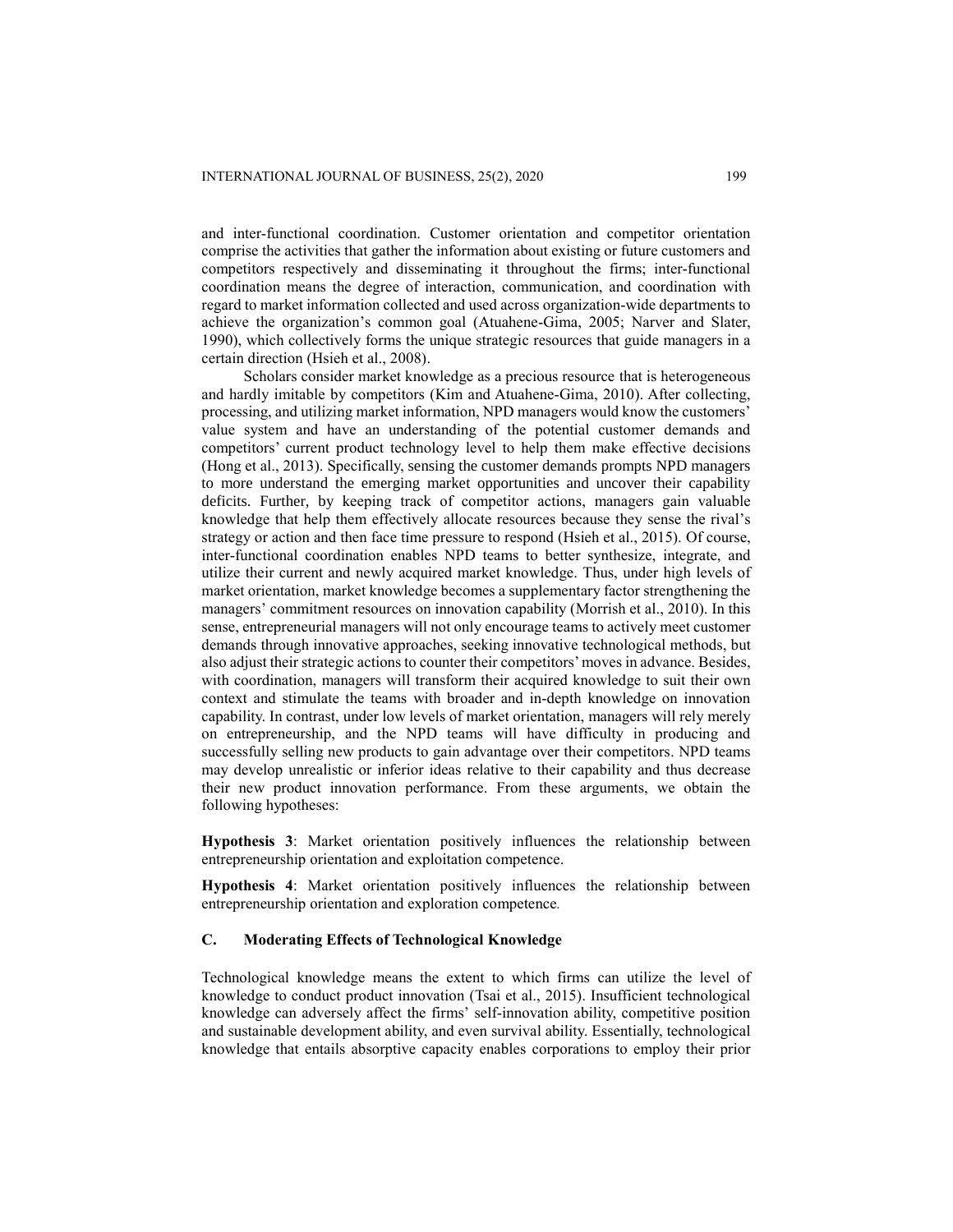related knowledge to recognize, assimilate, and apply external knowledge to their own commercial objectives (Cohen and Levinthal, 1989). Under high levels of technological knowledge, entrepreneurial managers more likely lead the teams to enforce risk-taking and pioneering spirits on NPD process. Technological knowledge confers such NPD teams with ability to accomplish their innovative goals. Moreover, NPD teams with sufficient technological knowledge are more tendencies to explore and refine their capabilities for innovation in which they are capable of recognizing, assimilating, and applying external knowledge into their own contexts to create idiosyncratic and internal capability (Jansen et al., 2005; Zhara and George, 2002). Thus, technological knowledge will make it easier to transform entrepreneurial creativity and ideas and develop new technologies and new products that conform to firm objectives in a short time. On the contrary, under low levels of technological knowledge, entrepreneurial managers face the challenge of developing their capability since even though NPD teams may have a proactive and innovative attitude to pursue NPD, insufficient knowledge will make them feel unable and uncertain on implementing their strategic objectives. Consequently, the effect of EO on innovation capability is smaller under low levels of technological knowledge than under high levels. From the above discussion, we present the following hypotheses:

**Hypothesis 5**: Technological knowledge positively influences the relationship between entrepreneurship orientation and exploitation competence.

**Hypothesis 6**: Technological knowledge positively influences the relationship between entrepreneurship orientation and exploration competence.

#### **III. RESEARCH DESIGN AND RESEARCH METHODS**

#### **A. Sample and Data Collection**

The data used in this study were collected through a survey of the electronics and information technology industries in China. According to the national documents titled "Administrative Measures for the Determination of High and New Tech Enterprises" and "Guidance for Administration for the Determination of High and New Tech Enterprises", a total of 3,831 electronic information enterprises were identified by the state from the Guangdong and Shandong provinces. The details of these enterprises can be found on the government's official website (2013–2016). In this study, the questionnaires were filled at the site and sent by e-mail or post. The respondents included top management, R&D managers, and sales managers who had participated in the entire NPD process (Bonner and Walker, 2004). To ensure data accuracy and reliability, the participants were required to note two points. First, a new product refers to one that was launched in the market more than a year ago but has existed for less than three years; this definition was adopted to ensure that the respondents had sufficient information to evaluate performance, and to increase data accuracy. Second, a new product indicates participation in the firms' product development programs. The respondents were asked to complete the survey based on their involvement in the development of the selected new product. In view of this, we randomly selected 800 participants from the list, receiving 270 completed questionnaires. After removing the invalid questionnaires, which were either blank or had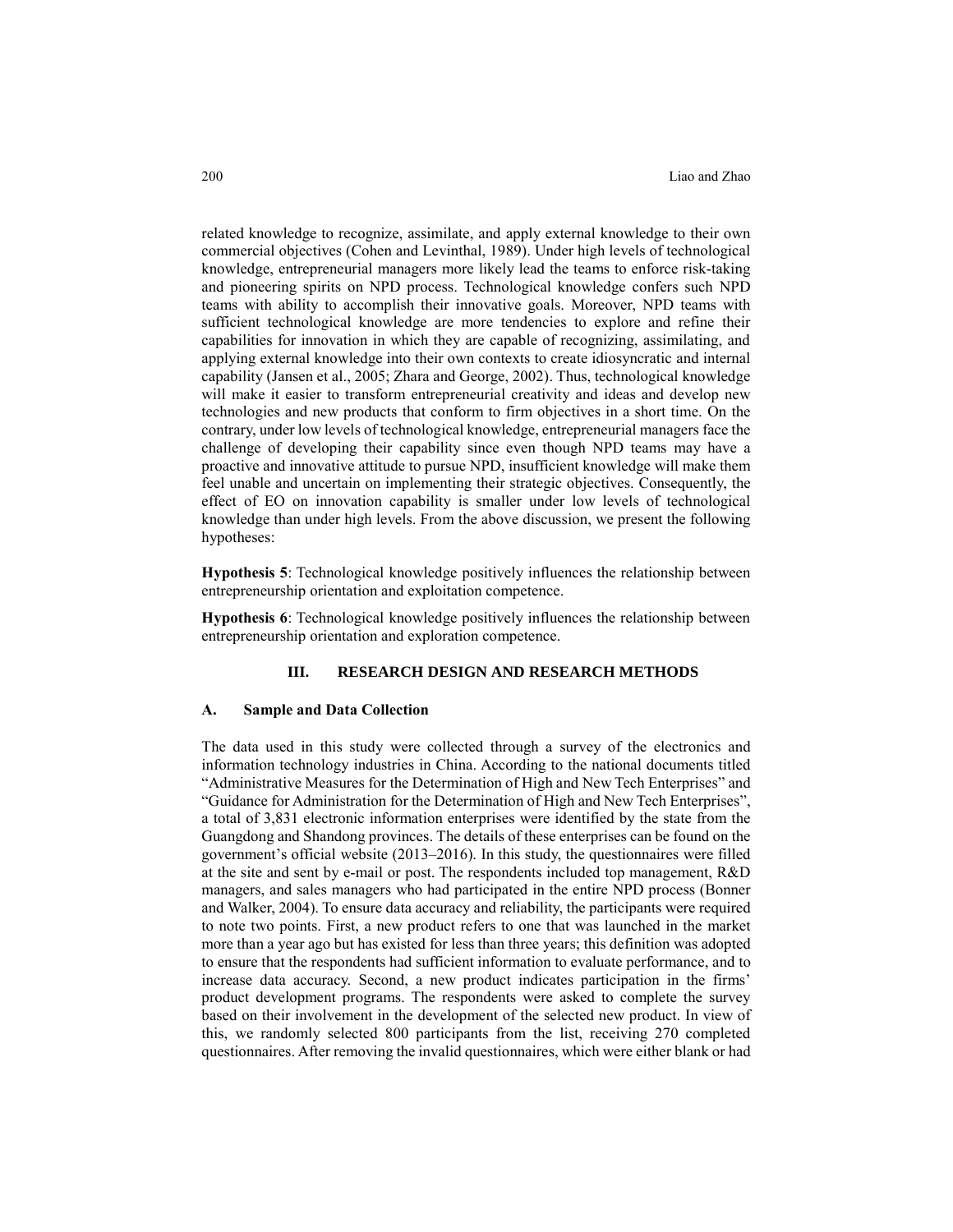insufficient data, we were left with 246 valid questionnaires. Therefore, while 34% of the questionnaires were recovered, only 31% of the questionnaires were found to be valid. We further carried out the F test to verify whether there was a response bias but noted no significant difference in the average response of any construct (Armstrong and Overton, 1977).

#### **B. Measures**

Because the construct measures used in this study are from the extant scale, we use or adapt the existing measures for our purposes. For item evaluation, we use the seven-point scale from 'strongly disagree' to 'strongly agree'; this is for grading purpose. We use the following methods to measure each construct: (1) Entrepreneurship orientation is based on Li et al. (2006); the respondents are required to state the extent to which NPD managers attempt to use constructs for product development. (2) Market orientation consists of three dimensions: customer orientation, competitor orientation, and interfunctional coordination; for measuring market orientation, we used the scale based on the work of Atuahene-Gima (2005). (3) For measuring innovation capability, we use the scale used by previous scholars (Atuahene-Gima 2005; Zahra et al., 2000). Innovation capability is divided into exploitation competence and exploration competence; this shows the extent to which NPD teams achieved their product development goals. (4) Technological knowledge is based on the Community Innovation Survey 2010; in this survey, the respondents need to point out the degree of trying to involve innovation activities in the NPD process. (5) For new product innovation performance, we applied the scale used by Atuahene-Gima, Slater, and Olson (2005); this requires managers to evaluate the innovation performance of their new product.

In addition, we use two control variables to control for the confounding effects that might influence our hypotheses results. One is firm age, and the other is firm size. Firm age is used to identify the conditions in which the corporations were built; the firms' experiences and routines may cause or impede them to explore new products. Firm size indicates the extent to which the resources are utilized to help NPD teams develop new products (Tsai et al., 2011).

#### **C. Reliability, Validity, and Descriptive Statistics**

This study adopts the coefficient Cronbach's  $\alpha$  to test the reliability of factors; confirmatory factor analysis (CFA) is used to assess the reliability and validity of the measures, including eight constructs. The measures are shown in Appendix A; these include the factor loading, composite reliability (CR), average variance extracted (AVE), and fit index. The CFA model results show that it reasonably fits with the data  $(\chi^2/DF =$ 2.24, RMSEA =  $0.07$ , NFI =  $0.94$ , CFI =  $0.97$ , IFI =  $0.97$ ). According to Fornell and Larcker (1981), the CR shows that all constructs are above 0.7; this indicates that the results are accepted (Bagozzi and Yi, 1988). All loads show a significant level, indicating convergent validity (Bagozzi et al., 1991). Table 1 shows the correlation of the constructs.

For discriminative validity, we conduct a series of Chi-square tests on all constructs to determine whether the unrestricted model is significantly superior to the restricted one (Anderson and Gerbing, 1988). All combinations lead to a higher critical value  $(\Delta x^2(1) = 3.84$  is at the 5% significance level), showing the discriminative validity acceptable to each scale. Therefore, we conclude that the constructs are different from one another and that the content measures are valid.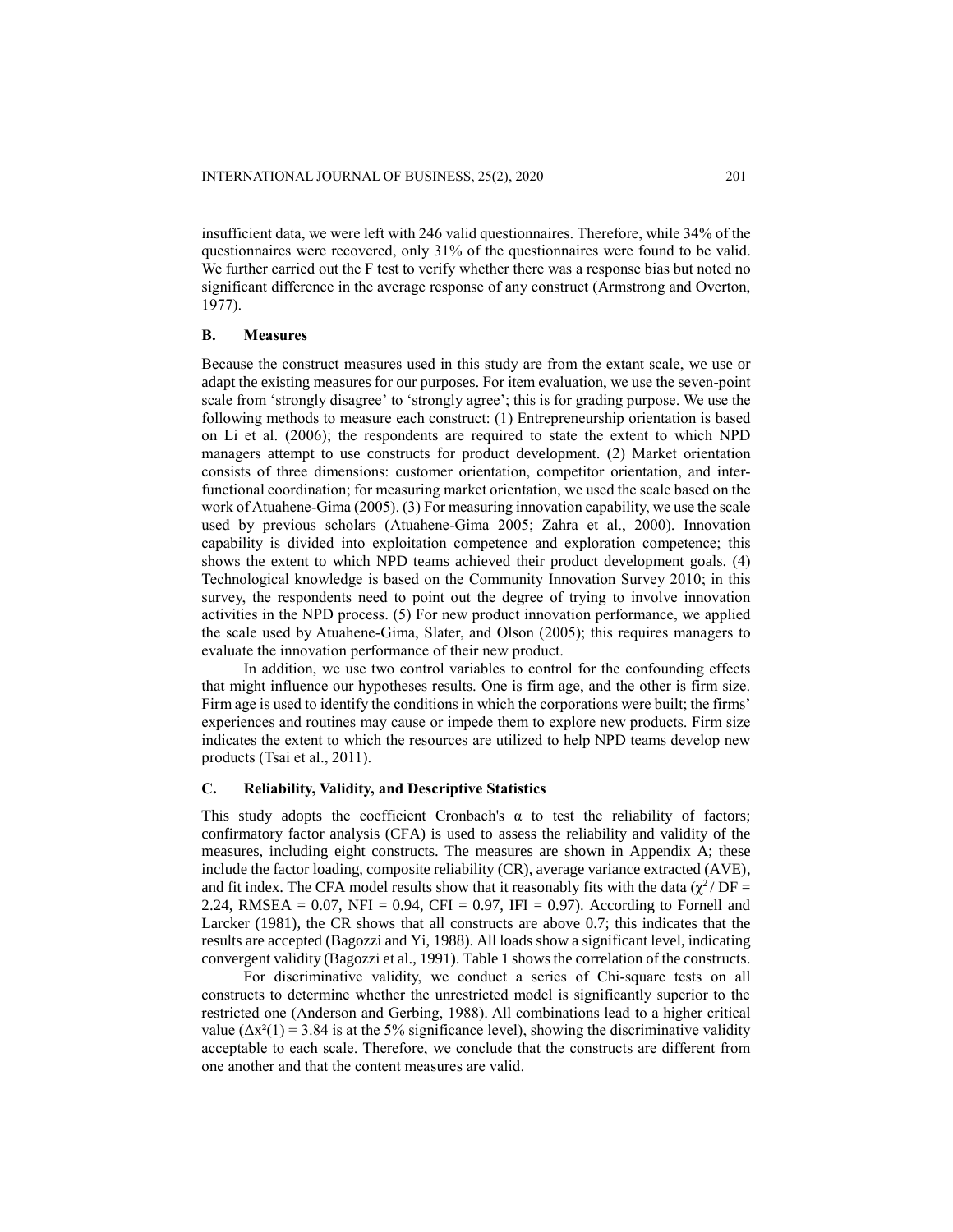| Correlation coefficients |               |              |           |           |           |           |          |            |      |      |
|--------------------------|---------------|--------------|-----------|-----------|-----------|-----------|----------|------------|------|------|
|                          | <sub>CO</sub> | $_{\rm COO}$ | IFC       | Exploit   | Explore   | TK        | EO       | <b>NPP</b> | FA   | FS   |
|                          |               |              |           |           |           |           |          |            |      |      |
| 2                        | $0.66***$     |              |           |           |           |           |          |            |      |      |
| 3                        | $0.60**$      | $0.61**$     |           |           |           |           |          |            |      |      |
| 4                        | $0.60**$      | $0.50**$     | $0.74***$ |           |           |           |          |            |      |      |
| 5                        | $0.54***$     | $0.55***$    | $0.62***$ | $0.66***$ |           |           |          |            |      |      |
| 6                        | $0.61**$      | $0.56***$    | $0.66***$ | $0.72***$ | $0.68***$ |           |          |            |      |      |
| 7                        | $0.53***$     | $0.38***$    | $0.54**$  | $0.59***$ | $0.47***$ | $0.62***$ |          |            |      |      |
| 8                        | $0.37**$      | $0.30**$     | $0.51***$ | $0.45***$ | $0.41***$ | $0.43***$ | $0.40**$ |            |      |      |
| Mean                     | 5.87          | 5.49         | 5.60      | 5.64      | 5.56      | 5.51      | 5.67     | 5.40       | 5.00 | 3.81 |
| <b>SD</b>                | 0.66          | 0.94         | 0.92      | 0.95      | 0.87      | 0.96      | 0.83     | 0.96       | 2.21 | 1.91 |
| $p<0.05$ , $p<0.01$      |               |              |           |           |           |           |          |            |      |      |

**Table 1**

Note: CO: Customer Orientation; COO: Competitor Orientation; IFC: Inter-Functional Coordination; Exploit: Exploitation Competence; Explore: Exploration Competence; TK: Technological Knowledge; EO: Entrepreneurship Orientation; NPP: New Product Innovation Performance; FA: Firm Age; FS: Firm Size

#### **IV. ANALYSIS AND CONCLUSION**

In the data analysis process, we mainly adopt hierarchical regression to verify the proposed hypotheses.

### **A. Mediating Effects of Innovation Capability**

The mediating effects of innovation capability (i.e., exploitation competence and exploration competence) between entrepreneurship orientation and new product innovation performance are shown respectively in Tables 2. This study takes two approaches to confirm our hypotheses. First, we adopt a three-step regression procedure to verify our mediating hypotheses (Baron and Kenny, 1986). From Model 1 in Table 2, entrepreneurship orientation has a significantly positive influence on new product innovation performance ( $\beta = 0.46$ ,  $p < 0.01$ ). In addition, from Models 2 and 3, entrepreneurship orientation has a positive influence on exploitation competence and exploration competence, respectively  $(β = 0.65, p < 0.01$  and  $β = 0.49, p < 0.01)$ . Finally, when exploitation competence and exploration competence are added to Model 4, we find a positive and significant influence on new product innovation performance  $(β =$ 0.23,  $p < 0.01$  and  $\beta = 0.21$ ,  $p < 0.01$ , respectively). The degree of entrepreneurship orientation effect on new product innovation performance is reduced (from 0.46 to 0.21), but still remains significant, indicating a partial mediating effect. Second, we used the Sobel test to examine the meditating hypotheses (Hayes, 2013; Sobel, 1982). We found that entrepreneurship orientation has an indirect effect on new product innovation performance through exploitation and exploration, respectively  $(0.65 * 0.23 = 0.15, t =$ 2.68,  $p < 0.01$ ; and 0.49  $*$  0.21 = 0.10,  $t = 2.42$ ,  $p < 0.01$ ). In sum, both the Baron and Kenny (1986) three-step procedure and Sobel test confirmed the mediating effect of innovation capability on new product innovation performance. The results support H1 and H2.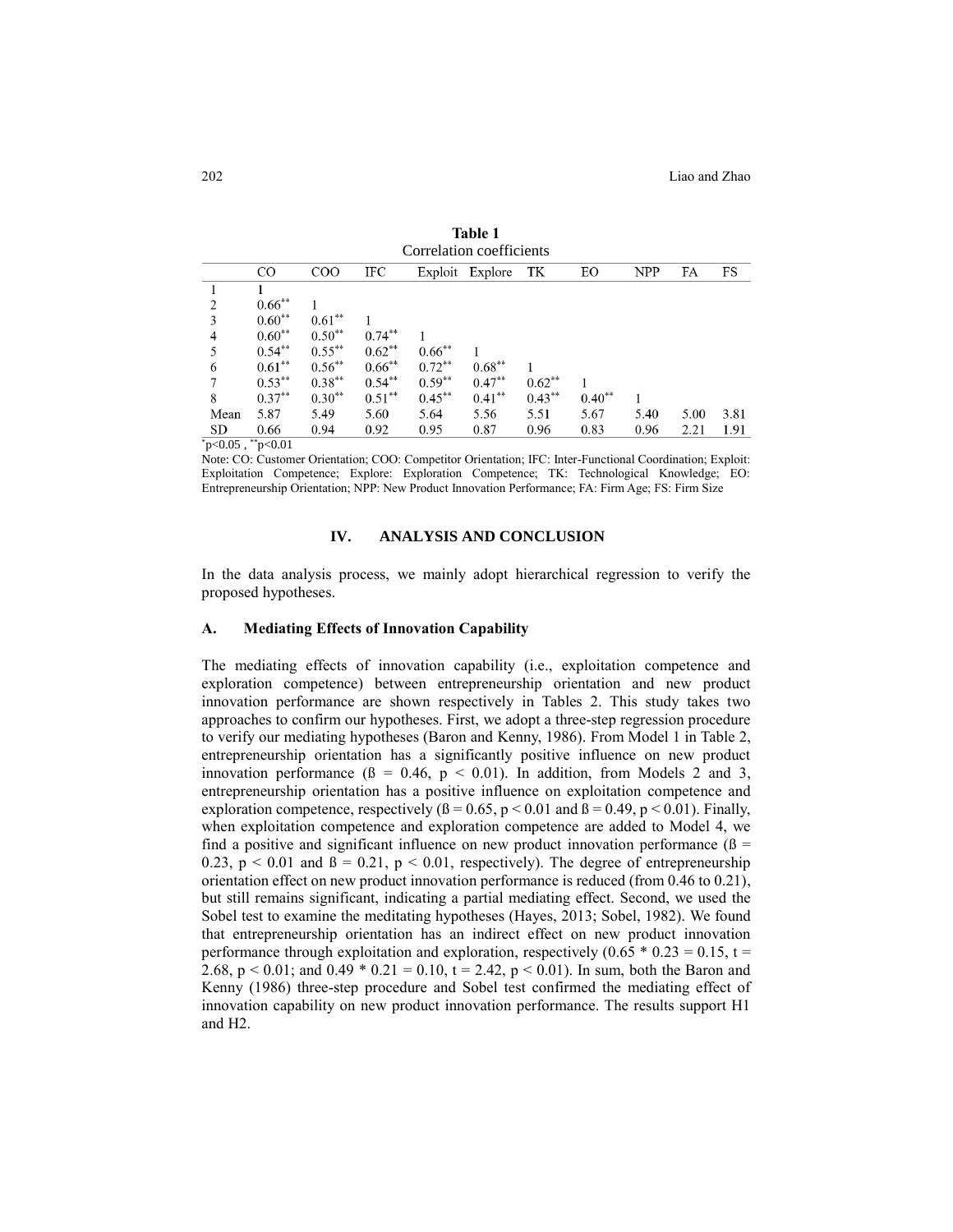| Results for mediated regression analyses |                            |            |                            |            |                                    |           |            |           |  |  |
|------------------------------------------|----------------------------|------------|----------------------------|------------|------------------------------------|-----------|------------|-----------|--|--|
|                                          |                            | Criterion: |                            | Criterion: | Criterion:                         |           |            |           |  |  |
| Variables                                | Exploitation<br>Competence |            | Exploitation<br>Competence |            | New Product Innovation Performance |           |            |           |  |  |
|                                          |                            | Model 2    | Model 3                    |            | Model 1                            |           |            | Model 4   |  |  |
|                                          | ß                          | t value    | ß                          | t value    | ß                                  | t value   | ß          | t value   |  |  |
| FA                                       | 0.04                       | 1.28       | $-0.02$                    | $-0.71$    | 0.01                               | 0.26      | 0.00       | $-0.11$   |  |  |
| FS                                       | $-0.13$                    | $-3.71***$ | $-0.07$                    | $-1.89$    | $-0.01$                            | $-0.21$   | 0.04       | 0.87      |  |  |
| EO                                       | 0.65                       | $11.04***$ | 0.49                       | $8.24***$  | 0.46                               | $6.64***$ | 0.21       | $2.54***$ |  |  |
| Exploit                                  |                            |            |                            |            |                                    |           | 0.23       | $2.75***$ |  |  |
| Explore                                  |                            |            |                            |            |                                    |           | 0.21       | $2.52***$ |  |  |
| F value                                  | 52.29**                    |            | $28.24***$                 |            | 15.56**                            |           | $16.16***$ |           |  |  |
| $R^2$                                    | 0.39                       |            | 0.26                       |            | 0.16                               |           | 0.25       |           |  |  |
| $\Delta$ R <sup>2</sup>                  |                            |            |                            |            |                                    |           | 0.09       |           |  |  |
| F change                                 | <b>Contractor</b>          |            |                            |            |                                    |           | $14.39***$ |           |  |  |

| Table 2                                  |
|------------------------------------------|
| Results for mediated regression analyses |

 $\degree$ p<0.05 and  $\degree$ <sup>\*</sup>p<0.01

Note: This study used a two-tailed test for control variables and a one-tailed test for all hypotheses.

## **B. Moderating Effects**

In this section, we verify how the moderating effects of market orientation and technological knowledge affect the entrepreneurship orientation of innovation capability. Statistical analyses results are shown in Tables 3 and 4. Following Aiken and West (1991), the independent and moderator variables form the mean center to avoid multi-collinearity problems. All the estimated coefficients of variance inflation factors (VIF) in the calculated results are below 10 (Mason and Perreault, 1991), indicating that multicollinearity does not affect the results.

## **C. Moderating Effect of Market Orientation**

From Model 1 in Table 3 and Table 4, the interpretation of exploitation and exploration competence indicates that control variables can be used to explain 8% and 4% of the variance, respectively. From Model 2, once the independent variable and moderator variables are added,  $R^2$  increases by 58% and 49%, respectively. From Model 2, customer orientation has a positive influence on exploitation competence ( $\beta = 0.19$ , p < 0.05) but no significant influence on exploration competence ( $\beta = 0.06$ ,  $p > 0.05$ ). Furthermore, competitor orientation has no influence on exploitation competence  $(\beta = -0.08, p > 0.05)$ but has a significantly positive influence on exploration competence ( $\beta = 0.13$ , p < 0.05). As regards inter-functional coordination, the results indicate significantly positive influence on both exploitation competence and exploration competence ( $\beta = 0.43$ , p < 0.01 and  $\beta$  = 0.20, p < 0.01, respectively).

As regards the moderating hypotheses, once the interaction item of the independent variable and moderator variables are added,  $R^2$  increases by 1%. The interaction between entrepreneurship orientation and market orientation has a significant and negative influence on exploitation competence (CO:  $\beta = -0.15$ , p < 0.01; COO:  $\beta = -15$ 0.12,  $p < 0.01$ ; IC:  $\beta = -0.09$ ,  $p < 0.01$ ). Therefore, H3 is not supported. On the other hand,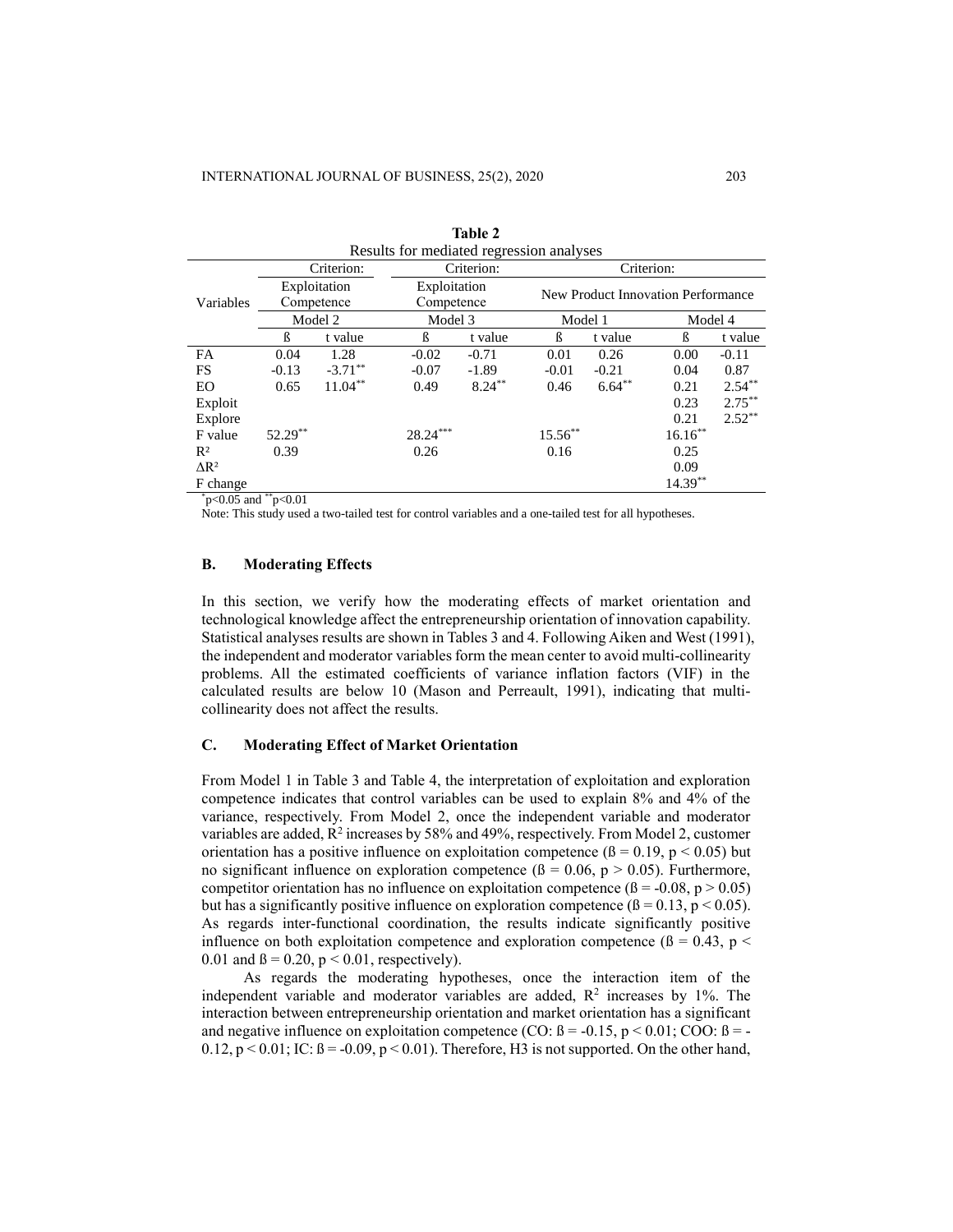the interaction between EO and CO has a significant influence on exploration competence ( $\beta = 0.19$ ,  $p < 0.01$ ), but the moderating effect of competitor orientation is non-significant ( $\beta = 0.06$ ,  $p > 0.05$ ). Further, the interaction between entrepreneurship and inter-functional coordination has a significant influence on exploration competence  $(β = 0.11, p < 0.01)$ . Therefore, the moderating effects of customer orientation and interfunctional coordination are supported, but the interaction effect of competitor orientation is not supported. H4 is thus partially supported.

## **D. Moderating Effect of Technological Knowledge**

From Model 2 in Table 3 and Table 4, technological knowledge has a positive influence on exploitation competence and exploration competence ( $\beta = 0.32$ ,  $p < 0.01$  and  $\beta = 0.38$ ,  $p < 0.01$ ), respectively, indicating that technological knowledge significantly impacts innovation capability. In Model 6, once the interaction item (entrepreneurship orientation and technological knowledge) is added,  $\mathbb{R}^2$  increases by 1% and 4% with regard to exploitation competence and exploration competence, respectively. The interaction effect between entrepreneurship orientation and technological knowledge has a significant influence on exploitation competence and exploration competence (exploitation competence:  $\beta = -0.07$ ,  $p < 0.05$ ; exploration competence:  $\beta = 0.12$ ,  $p < 0.01$ ). Therefore, H5 is not supported while H6 is supported.

## **IV. CONCLUSION**

#### **A. Discussion**

This study examines the comprehensive relationship between entrepreneurship orientation, market orientation, technological knowledge, innovation capability, and new product innovation performance. In particular, the study shows that entrepreneurial managers influence new product innovation performance through a mediator, innovation capability. Baron and Kenny's (1986) three-step regression procedure and the Sobel test verify the mediating effect. That is, in developing new products, entrepreneurial managers reflect their strategic postures, such as innovativeness, proactiveness, and risktaking, which are unique resources that cannot be easily imitated by competitors (Zhang et al., 2016). Moreover, on the one hand, EO boosts exploitation competence, encouraging NPD teams to refine their existing knowledge, sustain their extant opportunity, and increase their new product innovation performance. On the other hand, EO also motivates NPD teams to boldly carry out reforms and innovations and explore new technologies that increase their exploration competence; this elevates new product innovation performance. Thus, innovation capability is value-creating and transforms managers' strategic views into superior competitive advantages by refining existing resources and reconfiguring new knowledge resources (Benner and Tushman, 2003).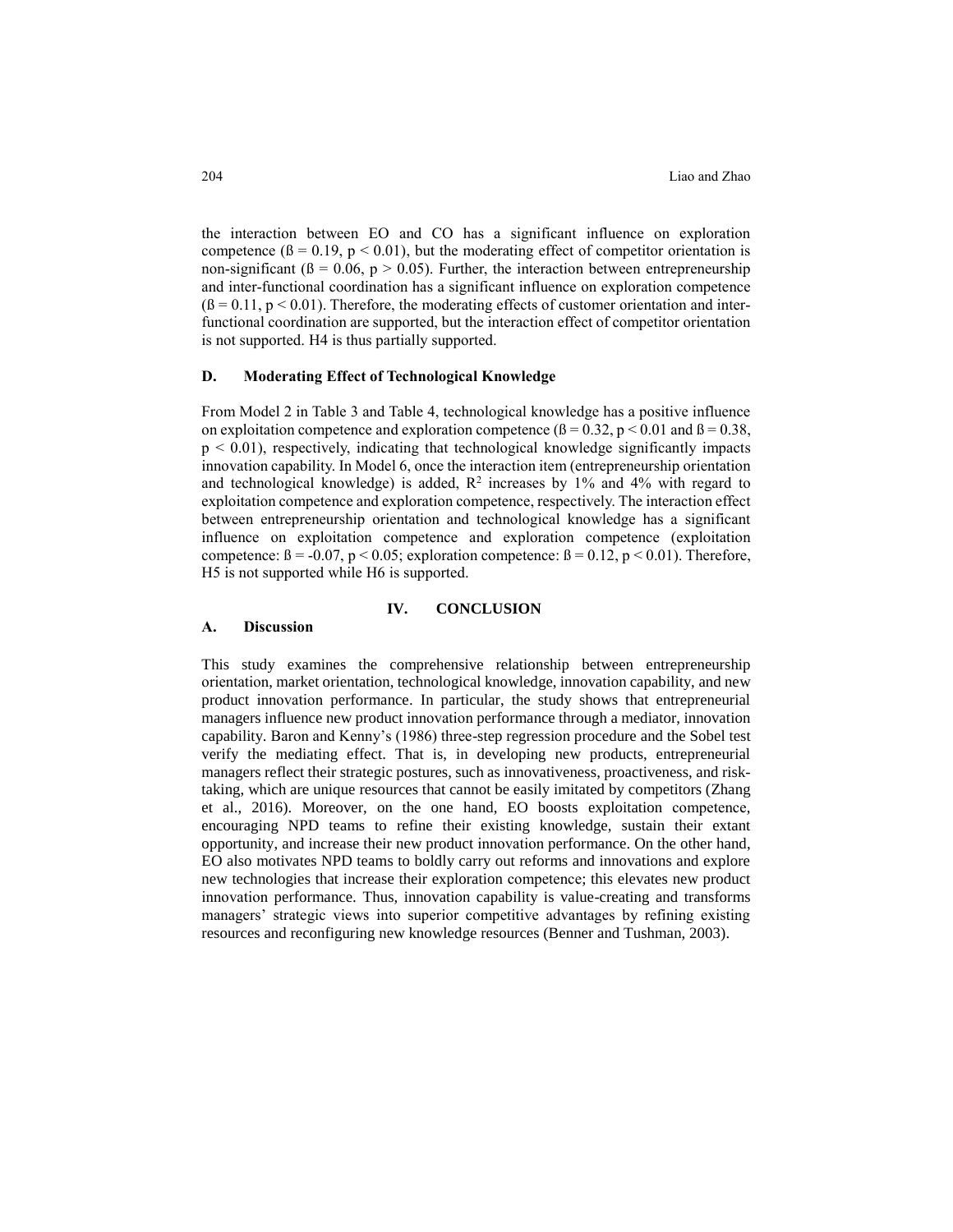INTERNATIONAL JOURNAL OF BUSINESS, 25(2), 2020 205

|                         |         |            | Results for hierarchical moderated regression analyses (criterion: Exploitation Competence) |           |           |           |         |           |                      |            |         |           |
|-------------------------|---------|------------|---------------------------------------------------------------------------------------------|-----------|-----------|-----------|---------|-----------|----------------------|------------|---------|-----------|
| Variables               | Model 1 |            | Model 2                                                                                     |           | Model 3   |           | Model 4 |           | Model 5              |            | Model 6 |           |
|                         | ß       | t value    | ß                                                                                           | t value   | ß         | t value   | ß       | t value   | $\boldsymbol{\beta}$ | t value    | ß       | t value   |
| Firm age                | 0.1     | $2.77***$  | 0.01                                                                                        | 0.51      | 0.00      | 0.07      | 0.01    | 0.45      | 0.00                 | $-0.08$    | 0.00    | 0.03      |
| Firm size               | $-0.2$  | $-4.78***$ | $-0.05$                                                                                     | $-1.75$   | $-0.03$   | $-1.23$   | $-0.04$ | $-1.57$   | $-0.03$              | $-1.24$    | $-0.04$ | $-1.39$   |
| EO.                     |         |            | 0.14                                                                                        | $2.35***$ | 0.09      | 1.48      | 0.11    | 1.92      | 0.09                 | 1.60       | 0.09    | 1.41      |
| $_{\rm CO}$             |         |            | 0.19                                                                                        | $2.30**$  | 0.19      | $2.34*$   | 0.18    | $2.28*$   | 0.19                 | $2.35*$    | 0.19    | $2.35*$   |
| $\rm{COO}$              |         |            | $-0.08$                                                                                     | $-1.44$   | $-0.05$   | $-0.87$   | $-0.07$ | $-1.20$   | $-0.03$              | $-0.46$    | $-0.04$ | $-0.80$   |
| IFC                     |         |            | 0.43                                                                                        | $7.37***$ | 0.41      | $7.08***$ | 0.43    | $7.48**$  | 0.38                 | $6.29**$   | 0.40    | $6.88***$ |
| TK                      |         |            | 0.32                                                                                        | $5.60**$  | 0.30      | $5.24***$ | 0.30    | $5.33***$ | 0.29                 | $5.21**$   | 0.29    | $5.16***$ |
| EO*CO                   |         |            |                                                                                             |           | $-0.15$   | $-2.89**$ |         |           |                      |            |         |           |
| EO*COO                  |         |            |                                                                                             |           |           |           | $-0.12$ | $-2.50**$ |                      |            |         |           |
| EO*IFC                  |         |            |                                                                                             |           |           |           |         |           | $-0.09$              | $-3.26$ ** |         |           |
| $EO^*TK$                |         |            |                                                                                             |           |           |           |         |           |                      |            | $-0.07$ | $-2.68*$  |
| F value                 | 11.69   |            | 68.76                                                                                       |           | 63.06     |           | 62.26   |           | 63.92                |            | 62.61   |           |
| $\mathbb{R}^2$          | 0.08    |            | 0.66                                                                                        |           | 0.67      |           | 0.67    |           | 0.67                 |            | 0.67    |           |
| $\Delta$ R <sup>2</sup> |         |            | 0.58                                                                                        |           | 0.01      |           | 0.01    |           | 0.01                 |            | 0.01    |           |
| F change                |         |            | 83.64***                                                                                    |           | $8.35***$ |           | $8.24*$ |           | $10.62**$            |            | $7.16*$ |           |

**Table 3** Results for hierarchical moderated regression analyses (criterion: Exploitation Competence)

 $*_{p<0.05}$  and  $*_{p<0.01}$ <br>Note: This study used a two-tailed test for control variables and a one-tailed test for all hypotheses.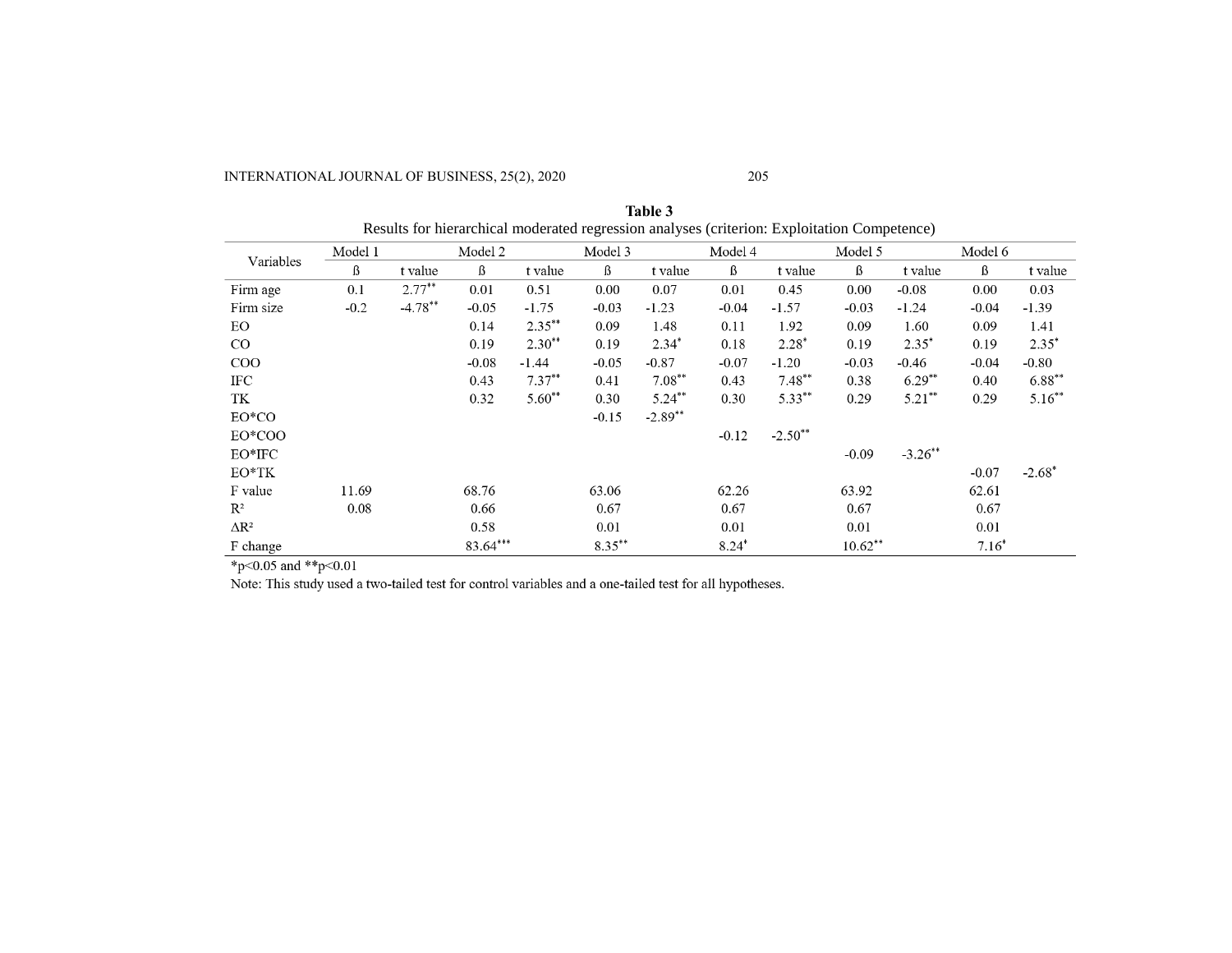206 Liao and Zhao

|                         | Results for merarchical moderated regression analyses (criterion: exploration competence) |           |            |           |            |          |           |           |         |           |         |           |
|-------------------------|-------------------------------------------------------------------------------------------|-----------|------------|-----------|------------|----------|-----------|-----------|---------|-----------|---------|-----------|
|                         | Model 1                                                                                   |           | Model 2    |           | Model 3    |          | Model 4   |           | Model 5 |           | Model 6 |           |
| Variables               | ß                                                                                         | t value   | $\beta$    | t value   | $\beta$    | t value  | $\beta$   | t value   | $\beta$ | t value   | $\beta$ | t value   |
| Firm age                | 0.03                                                                                      | 0.74      | $-0.04$    | $-1.68$   | $-0.03$    | $-1.18$  | $-0.04$   | $-1.65$   | $-0.02$ | $-0.99$   | $-0.02$ | $-0.94$   |
| Firm size               | $-0.12$                                                                                   | $-3.08**$ | $0.00\,$   | $-0.05$   | $-0.02$    | $-0.65$  | 0.00      | $-0.13$   | $-0.02$ | $-0.66$   | $-0.02$ | $-0.62$   |
| EО                      |                                                                                           |           | 0.03       | 0.43      | 0.09       | 1.38     | 0.04      | 0.62      | 0.08    | 1.31      | 0.11    | 1.78      |
| CO                      |                                                                                           |           | 0.06       | 0.71      | 0.06       | 0.71     | 0.06      | 0.73      | 0.06    | 0.73      | 0.06    | 0.69      |
| $_{\rm COO}$            |                                                                                           |           | 0.13       | $2.27*$   | 0.09       | 1.61     | 0.13      | $2.14*$   | 0.07    | 1.10      | 0.07    | 1.28      |
| IFC                     |                                                                                           |           | 0.20       | $3.21***$ | 0.23       | $3.67**$ | 0.20      | $3.20**$  | 0.27    | $4.27**$  | 0.25    | $4.03***$ |
| TK                      |                                                                                           |           | 0.38       | $6.25***$ | 0.41       | $6.79**$ | 0.39      | $6.35***$ | 0.41    | $6.90**$  | 0.42    | $7.09**$  |
| EO*CO                   |                                                                                           |           |            |           | 0.19       | $3.40**$ |           |           |         |           |         |           |
| EO*COO                  |                                                                                           |           |            |           |            |          | 0.06      | 1.15      |         |           |         |           |
| EO*IFC                  |                                                                                           |           |            |           |            |          |           |           | 0.11    | $3.88***$ |         |           |
| $EO^*TK$                |                                                                                           |           |            |           |            |          |           |           |         |           | 0.12    | $4.30**$  |
| F value                 | 6.58                                                                                      |           | 40.91      |           | 38.83      |          | 36.91     |           | 36.91   |           | 40.73   |           |
| $R^2$                   | 0.04                                                                                      |           | 0.53       |           | 0.53       |          | 0.53      |           | 0.56    |           | 0.57    |           |
| $\Delta$ R <sup>2</sup> |                                                                                           |           | 0.49       |           | 0.00       |          | 0.00      |           | 0.03    |           | 0.04    |           |
| F change                |                                                                                           |           | $51.89***$ |           | $11.57***$ |          | $1.33***$ |           | 15.03** |           | 18.46** |           |

| Table 4                                                                                    |
|--------------------------------------------------------------------------------------------|
| Results for hierarchical moderated regression analyses (criterion: exploration competence) |

\*p<0.05 and \*\*p<0.01

Note: This study used a two-tailed test for control variables and a one-tailed test for all hypotheses.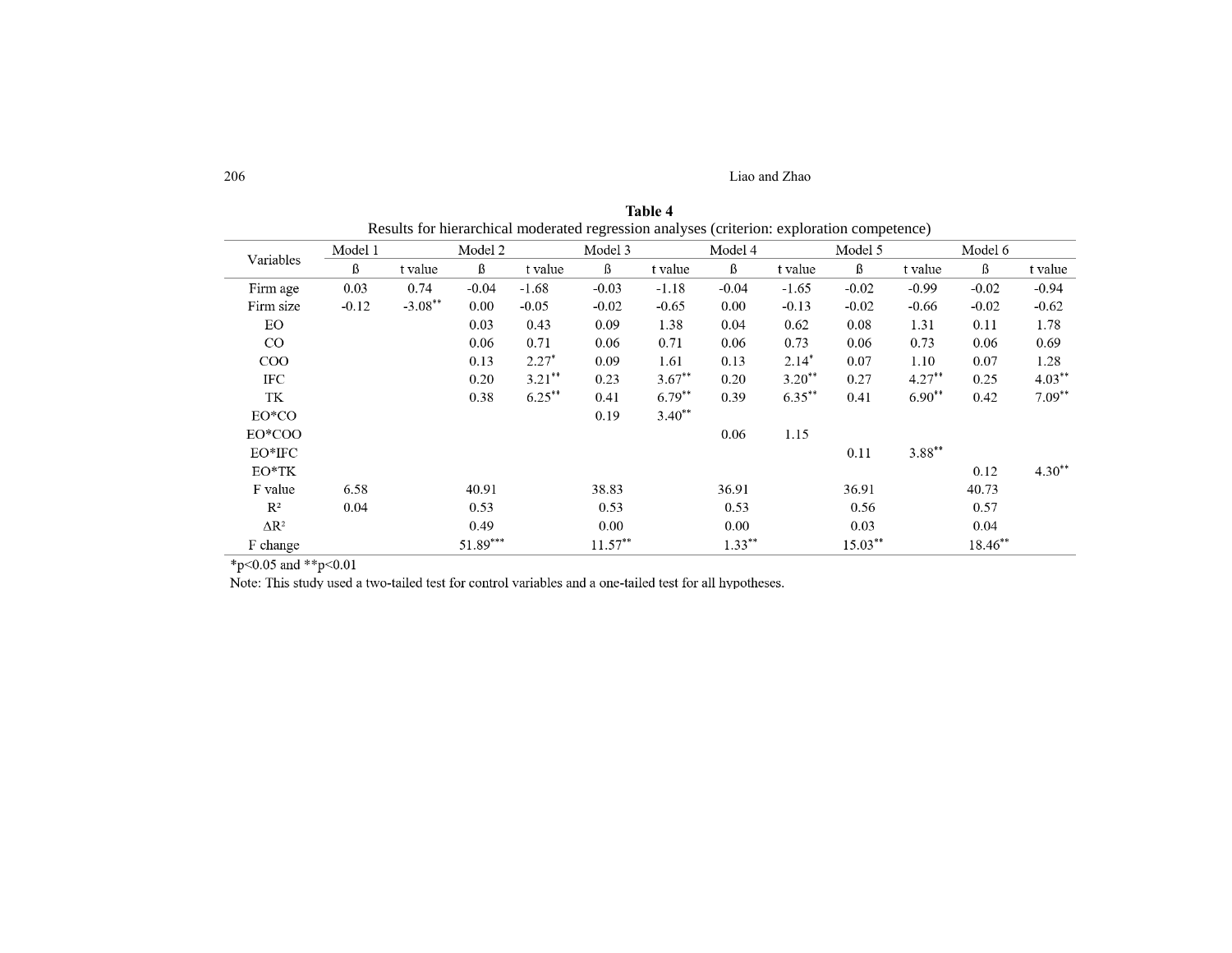As regards the moderating effects, surprisingly, market orientation (three components) negatively moderates the relationship between EO and exploitation competence. Specifically, increasing market orientation will shrink the effect of entrepreneurship orientation on exploitation competence. One possible reason for this is that entrepreneurial managers are adept at information scanning (Matsuno et al., 2002) and so, under low levels of market orientation, know how to refine existing resources, reduce costs, and efficiently maintain existing opportunities. Entrepreneurial managers may feel that market orientation provides redundant knowledge for developing exploitation competence. On the other hand, customer orientation and inter-functional coordination positively moderate the link between EO and exploration competence. This is consistent with our arguments because entrepreneurial managers are predisposed to risk-taking and innovation that support novelty and creativity in generating new market opportunities in which market knowledge offers customer needs and helps managers uncover their capability deficiencies and mitigate perceived uncertainties. Further, NPD teams under inter-functional coordination mechanisms integrate diverse knowledge and build trust among the team members to better understand their strengths and weaknesses so that entrepreneurs can capitalize on inter-functional coordination mechanisms and explore their capability. Thus, high levels of customer orientation and inter-functional coordination strengthen the effect of EO on exploration competence.

As regards technological knowledge, our findings show a negative moderating effect on entrepreneurship orientation-exploitation. Similarly, because EO enables NPD teams with information-process ability to refine their existing resources, the teams can recognize the technological knowledge for developing exploitation competence with little assistance. On the other hand, the effect of EO on exploration competence depends on technological knowledge. This supports our hypothesis that high levels of technological knowledge provides NPD teams with better ability and propensity to pursue more creative and risky ideas that could strengthen their exploration competence. Moreover, high levels of technological knowledge entails absorptive capacity that helps managers to recognize, assimilate, and utilize external information and knowledge to achieve their objective (Cohen and Levinthal, 1990). As such, the relationship between EO and exploration competence count on the level of technological knowledge.

## **B. Theoretical Implications**

This study makes several important contributions to the existing literature related to EO and innovation. First, it demonstrates the innovation capability in NPD by indicating its mediating role. We argue that EO represents the strategic posture influencing how NPD managers carry out their strategic activities. Innovation capability plays an intermediate role in transforming entrepreneurial perspectives into competitive advantage (Zahra and George, 2002). Moreover, this study further proposes that the effect of entrepreneurship orientation on innovation capability varies with market orientation and technological knowledge. Market orientation is a complementary factor signifying market needs and shows how entrepreneurial managers can mitigate the uncertainties in exploring new capability.

Second, we contribute to the KBV literature and learning theory. According to organization learning, firms ought to balance the relationship between exploitation competence and exploration competence. This indicates that these are the main factors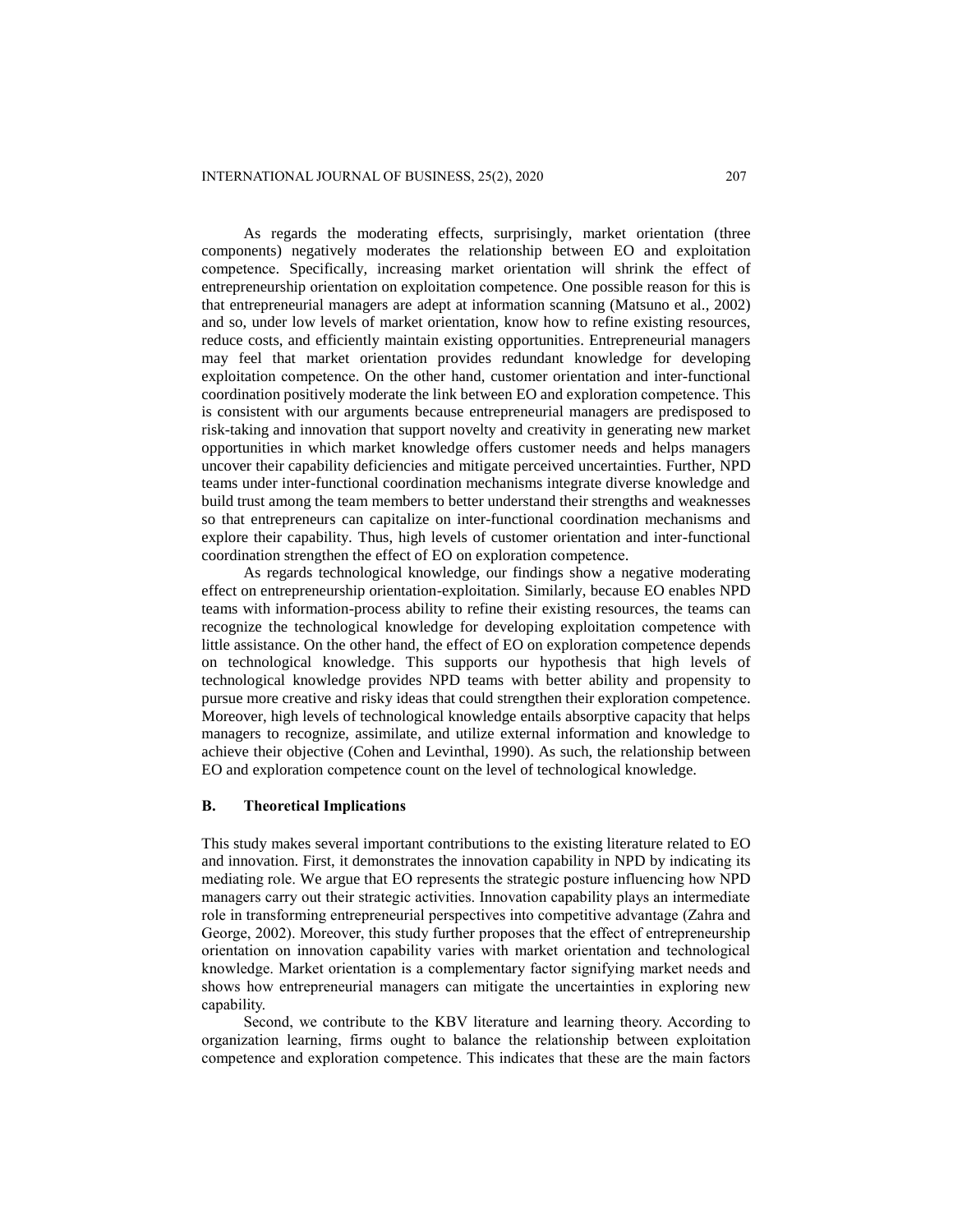for corporations to achieve efficiency and flexibility (O' Reilly and Tushman, 2008). In this study, we propose that the entrepreneurs can trigger new product innovation performance through innovation capability. Moreover, according to the literature, knowledge is the valuable resource that promote the development ability and competitive advantage of firms and increase the possibility of their success or survival (Kogut and Zander, 1992). In line with this reasoning, in order to adapt to the changes in the external environment and meet the current and potential market demands, entrepreneurial managers use their market and technological knowledge to find their capability deficits and thereby mend their innovation ability. In such processes, NPD teams may not fall into the familiarity trap and thus show superior product innovation. NPD teams will be more inclined to invest in new ideas or experiments and satisfy customers' requirement in a novel way so as to reduce information asymmetry.

## **C. Managerial Implications**

From the practical perspective, our empirical analysis has shown that entrepreneurship via innovation capability has a positive influence on new product innovation performance. That is, entrepreneurs encourage NPD teams to actively learn, communicate, and proactively participate in innovation activities and thereby build their ability to innovate, which in turn increases new product innovation performance. In addition, business marketers ought to be sensitive to market opportunities or threats, capable of predicting the changes in market supply and demand, and encouraging to teams to actively and independently put forward creative or new ideas. Moreover, entrepreneur managers who depend on technological knowledge might be able to undertake the possible risk of implementing such creative ideas and thus intensify their ability to explore new products.

## **D. Limitation and Future Development Direction**

This study makes a positive contribution to theories and practices, but has certain limitations. First, it focuses on how enterprises transition from entrepreneurship to new product innovation performance through exploitation competence and exploration competence. The two capabilities may interact with each other and produce collaborative competence. Second, the study uses only cross-sectional data for its empirical research and verification of the proposed hypotheses. Future studies could conduct longitudinal data to verify this aspect.

|                                                      | $\cdots$ $\sim$ $\cdots$ $\cdots$                                                                        |            |
|------------------------------------------------------|----------------------------------------------------------------------------------------------------------|------------|
| Measure and Source                                   | Operational Measures of Construct                                                                        | <b>SFL</b> |
|                                                      | • We regularly meet customers to learn about their current and<br>potential needs for new products.      | .51        |
| <b>Customer Orientation</b><br>(Atuahene-Gima, 2005) | • We constantly monitor and reinforce our understanding of the<br>current and future needs of customers. | .53        |
| $AVE=.35$<br>$CR = .79$                              | • We have a thorough knowledge about emerging customers and<br>their needs.                              | .62        |
| $\alpha = 79$                                        | • Information about current and future customers is integrated in<br>our plans and strategies.           | .54        |
|                                                      |                                                                                                          |            |

**Appendix A** CFA of measures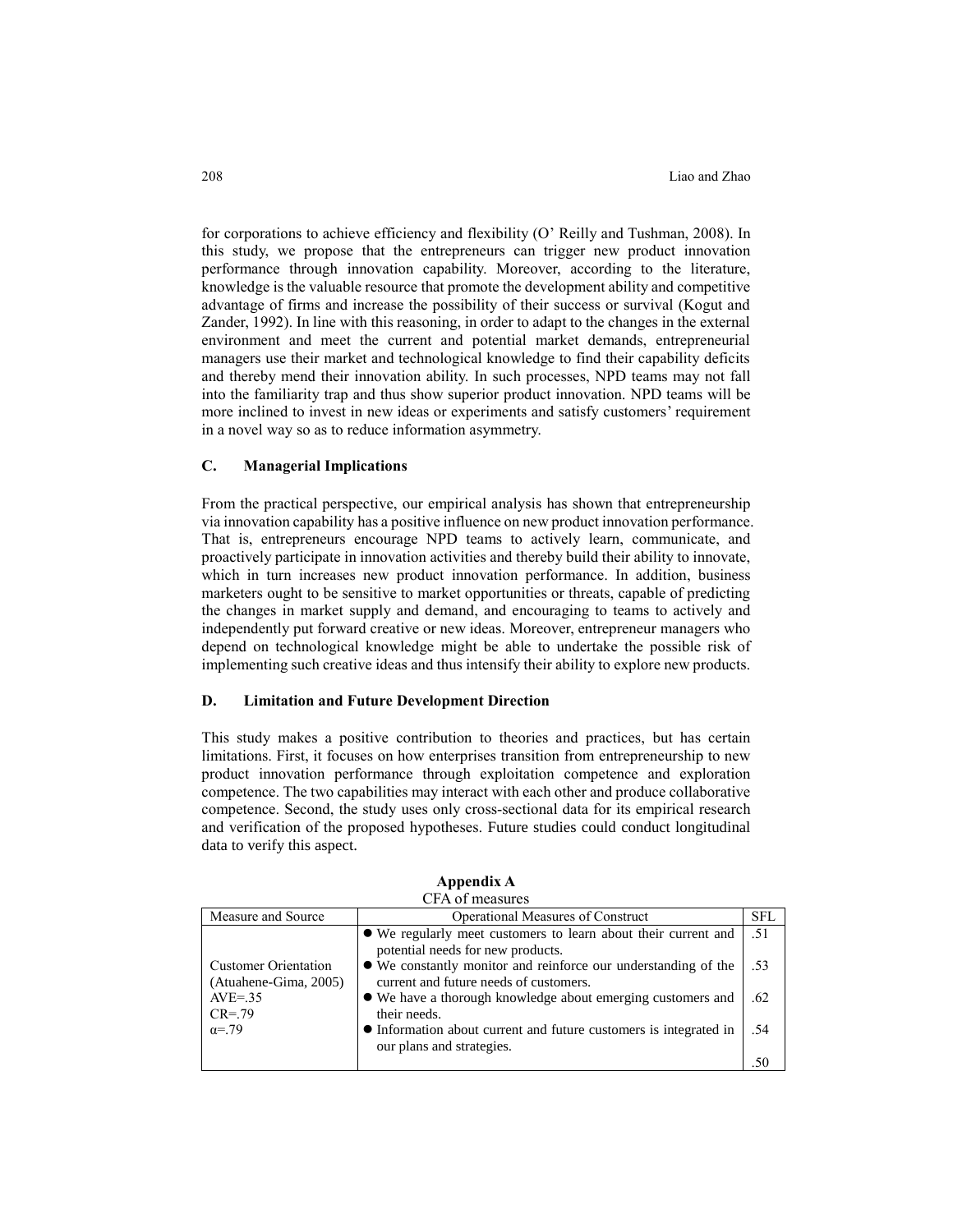|                                                        | • We regularly use research techniques such as focus groups,<br>surveys, and observations to gather customer information.<br>• We have developed effective relationships with customers and                              | .66 |
|--------------------------------------------------------|--------------------------------------------------------------------------------------------------------------------------------------------------------------------------------------------------------------------------|-----|
|                                                        | suppliers to fully understand new technological development<br>that affect customers' needs.<br>• We systematically process and analyze customer information to<br>fully understand their implications for our business. | .76 |
|                                                        | • We regularly collect and integrate information about the<br>products and strategies of our competitors.                                                                                                                | .81 |
| <b>Competitor Orientation</b><br>(Atuahene-Gima, 2005) | • We systematically collect and analyze information about<br>potential competitor activities.                                                                                                                            | .83 |
| $AVE = .48$<br>$CR = .78$                              | • Managers in this firm regularly share information about current                                                                                                                                                        | .72 |
| $\alpha = 83$                                          | and future competitors within the company.<br>Our knowledge of current and potential competitors' strengths<br>and weaknesses is very thorough.                                                                          | .62 |
|                                                        | • The activities of functional units are tightly coordinated to<br>ensure better use of our market knowledge.                                                                                                            | .68 |
|                                                        | • Functions such as R&D, marketing, and manufacturing are<br>tightly integrated in inter-functional teams in the product                                                                                                 | .65 |
| Inter-Functional<br>Coordination                       | development processes.<br>• R&D and marketing and other functions regularly share market                                                                                                                                 | .77 |
| (Atuahene-Gima, 2005)<br>$AVE = .44$                   | information about customers, technologies, and competitors.<br>• There is a high level of cooperation and coordination among<br>functional units in setting the goals and priorities for the                             | .78 |
| $CR = .83$<br>$\alpha = 87$                            | organization to ensure effective response to market conditions.<br>• Top management promotes communication and cooperation<br>among R&D, marketing, and manufacturing in market                                          | .76 |
|                                                        | information acquisition and use.<br>• People from marketing, R&D, and other functions play<br>important roles in major strategic market decisions.                                                                       | .72 |
|                                                        | • Upgraded current knowledge and skills for familiar products and                                                                                                                                                        | .75 |
| Exploitation<br>Competence<br>(Atuahene-Gima, 2005)    | technologies.<br>• Enhanced competencies in searching for solutions to customer<br>problems that are near to existing solutions rather than                                                                              | .62 |
| $AVE = .46$<br>$CR = .77$                              | completely new solutions.<br>· Upgraded skills in product development processes in which the                                                                                                                             | .78 |
| $\alpha = 82$                                          | firm already possesses significant experience.<br>• Strengthened our knowledge and skills for projects that improve                                                                                                      | .79 |
|                                                        | efficiency of existing innovation activities.<br>• Acquired manufacturing technologies and skills entirely new to                                                                                                        | .67 |
|                                                        | the firm.<br>• Learned product development skills and processes (such as                                                                                                                                                 | .69 |
| Exploration<br>Competence (Atuahene-                   | product design, prototyping new products, timing of new<br>product introductions, and customizing products for local                                                                                                     |     |
| Gima, 2005)<br>$AVE = .43$                             | markets) entirely new to the industry.<br>• Acquired entirely new managerial and organizational skills that<br>are important for innovation (such as forecasting technological                                           | .84 |
| $CR = .79$<br>$\alpha = 82$                            | and customer trends; identifying emerging markets and<br>technologies; coordinating and integrating R&D marketing,                                                                                                       |     |
|                                                        | manufacturing, and other functions; managing the product<br>development process).                                                                                                                                        |     |
|                                                        |                                                                                                                                                                                                                          | .74 |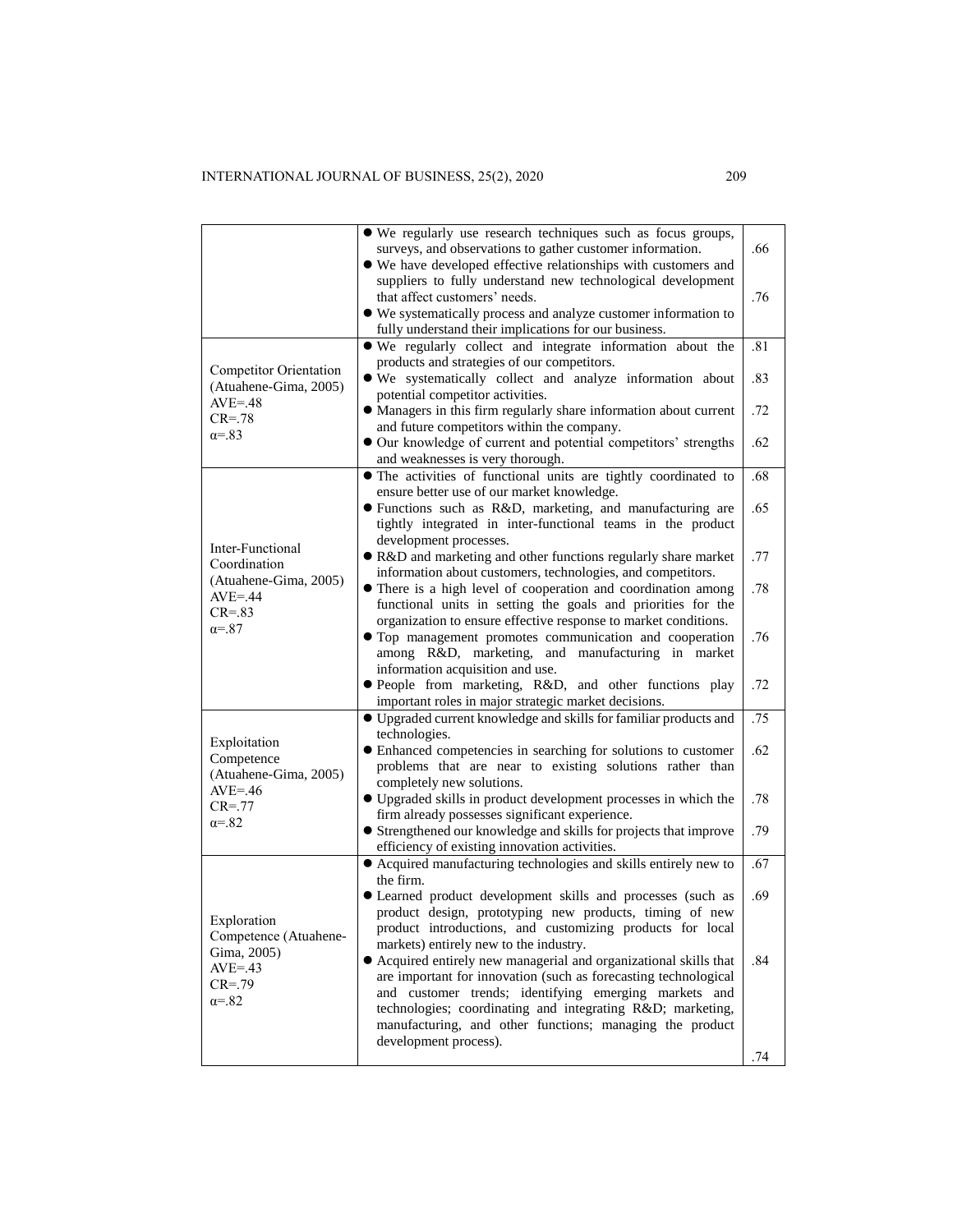|                                                                                   | • Learned new skills in areas such as funding new technology,<br>staffing R&D function, training and development of R&D, and<br>engineering personnel for the first time.<br>• Strengthened innovation skills in areas where it had no prior<br>experience.                | .61        |
|-----------------------------------------------------------------------------------|----------------------------------------------------------------------------------------------------------------------------------------------------------------------------------------------------------------------------------------------------------------------------|------------|
|                                                                                   | • In-house R&D: Creative work undertaken within your enterprise<br>to increase the stock of knowledge for developing new and<br>products<br><i>(include)</i><br>improved<br>and<br>processes<br>software<br>development in-house that meets this requirement).             | .64        |
|                                                                                   | • External R&D: Same activities as above, but performed by other<br>enterprises (including other enterprises or subsidiaries within<br>your group) or by public or private research organizations and<br>purchased by your enterprise.                                     | .58        |
| Technological<br>Knowledge                                                        | • Acquisition of advanced machinery, equipment (including<br>computer hardware) or software to produce new or significantly<br>improved products and processes.                                                                                                            | .74        |
| (The Community)<br>Innovation Survey<br>issued by OECD in<br>2010)<br>$AVE = .44$ | · Acquisition of external knowledge: Purchase or licensing of<br>patents and non-patented inventions, know-how, and other types<br>of knowledge from other enterprises or organizations for the<br>development of new or significantly improved products and<br>processes. | .78        |
| $CR = .84$<br>$\alpha = 89$                                                       | • Training for innovative activities: Internal or external training<br>for your personnel specifically for the development and/or<br>introduction of new or significantly improved products and<br>processes.                                                              | .84        |
|                                                                                   | • Design: Activities to design, improve or change the shape or<br>appearance of new or significantly improved goods or services.                                                                                                                                           | .81        |
|                                                                                   | • Other activities to implement new or significantly improved<br>products and processes such as feasibility studies, testing,<br>development,<br>routine<br>software<br>tooling<br>industrial<br>up,<br>engineering, etc.                                                  | .77        |
|                                                                                   | Our manager has a strong emphasis on R&D, technological                                                                                                                                                                                                                    | .70        |
| Entrepreneurship<br>Orientation<br>(Li et al., 2006)                              | leadership and innovation.<br>• Our manager has a strong tendency for high-risk NPD projects<br>which have a chance of very high returns.                                                                                                                                  | .61        |
| $AVE = .43$<br>$CR = .75$                                                         | • Our manager has a tendency to initiate action that competitors<br>respond to.                                                                                                                                                                                            | .74        |
| $\alpha = 78$                                                                     | Our manager has a tendency to be a leader, always introducing<br>new products, service or technology first.                                                                                                                                                                | .67        |
| New Product Innovation                                                            |                                                                                                                                                                                                                                                                            |            |
| Performance                                                                       | • This new product reached firm's objectives of market share.                                                                                                                                                                                                              | .88        |
| (Atuahene-Gima et al.,<br>2005)                                                   | • This new product reached firm's objectives of sales.<br>· This new product reached firm's objectives of returns on                                                                                                                                                       | .91<br>.75 |
| $AVE = .67$                                                                       | investment.                                                                                                                                                                                                                                                                |            |
| $CR = .89$                                                                        | • This new product reached firm's objectives of profitability rate.                                                                                                                                                                                                        | .79        |
| $\alpha = 90$                                                                     |                                                                                                                                                                                                                                                                            |            |

Model Fit Indices:  $\chi^2$  / DF = 1681.44 / 751 = 2.24, CFI = 0.97, NFI = 0.94, IFI = 0.97, RMSEA = 0.07 SFL: Standzrdized Factore Loadin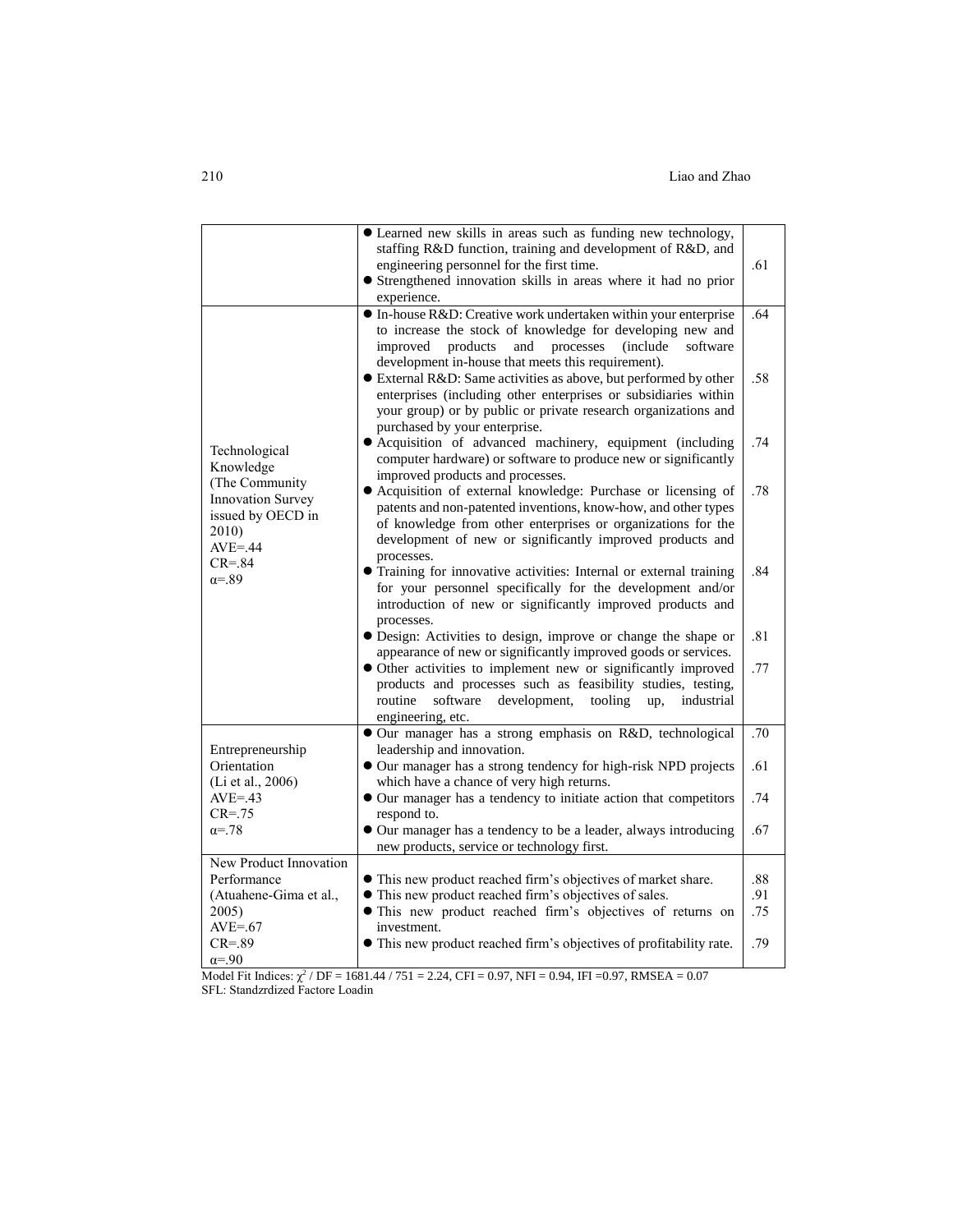#### **REFERENCES**

- <span id="page-16-0"></span>Aiken, L.S., and S.G. West, 1991, *Multiple Regression: Testing and Interpreting Interactions*, Newbury Park.
- Anderson, J.C., and D.W. Gerbing, 1988, "Structural Equation Modeling in Practice: A Review and Recommended Two-Step Approach", *Psychological Bulletin,* 103(3), 411-423.
- Armstrong, J.S., and T.S. Overton, 1997, "Estimating Nonresponse Bias in Mail Surveys", *Journal of Marketing Research,* 14(3), 396-402.
- Atuahene-Gima, K., 2005, "Resoling the Capability-Rigidity Paradon in New Product Innovation", *Journal of Marketing*, 69(8), 61-83.
- Atuahene-Gima, K., S.F. Slater, S.F., and E.M. Olson, 2005, "The Contingent Value of Responsive and Proactive Market Orientations for New Product Program Performance", *Journal of Product Innovation Management,* 22(6), 464-482.
- Bagozzi, R.P., and Y. Yi, 1988, "On the Evaluation of Structural Equation Models", *Journal of the Academy of Marketing Science,* 16(1), 74-94.
- <span id="page-16-2"></span>Bagozzi, R.P., Y. Yi, and L.W. Phillips, 1991, "Assessing Construct Validity in Organizational Research", *Administrative Science Quarterly,,* 36(3), 421-458.
- Baker, W.E., A. Grinstein, and N. Harmancioglu, 2016, "Whose Innovation Performance Benefits More from External Networks: Entrepreneurial or Conservative Firms?", *Product Development and Management Association,* 33(1), 104–120.
- Baron, R. M., and D.A. Kenny, 1986, "The Moderator–Mediator Variable Distinction in Social Psychological Research: Conceptual, Strategic, and Statistical Considerations", *Journal of Personality and Social Psychology,* 51(6), 1173-1182.
- Benner, M.J., and M.L. Tushman, 2003, "Exploitation, Exploration, and Process Management: The Productivity Dilemma Revisited", *Academy of Management Review,* 28(2), 238-256.
- Bonner, J.M., and O.C. Walker., 2004, "Selecting Influential Business-to-Business Customers in New Product Development: Relational Embeddedness and Knowledge Heterogeneity Considerations", *Journal of Product Innovation Management,* 21(3), 155-169.
- <span id="page-16-1"></span>Chen, Y.C., P.C. Li, and K.R. Evans, 2012, "Effects of Interaction and Entrepreneurial Orientation on Organizational Performance: Insights into Market Driven and Market Driving", *Industrial Marketing Management,* 41(6), 1019-1034.
- Chen, Y., G. Tang, J. Jin, Q. Xie, and J. Li, 2014, "CEOs' Transformational Leadership and Product Innovation Performance: The Roles of Corporate Entrepreneurship and Technology Orientation", *Product Development and Management Association,*  31(S1), 2-17.
- Cohen, W.M., and D.A. Levinthal, 1989, "Innovation and Learning the Two Faces of R&D", *Economic Journal,* 99(397), 569-596.
- Cohen, W.M., and D.A. Levinthal, 1990, "Absorptive Capacity: A New Perspective on Learning and Innovation", *Administrative Science Qua,rterly,* 35(1), 128-152.
- De Luca, L.M., and K. Atuahene-Gima, 2007, "Market Knowledge Dimensions and Cross-Functional Collaboration: Examining the Different Routes to Product Innovation Performance", *Journal of Marketing,* 71(1), 95-112.
- Fornell, C., and D.F. Larcker, 1981, "Structural Equation Models with Unobservable Variables and Measurement Error: Algebra and Statistics", *Journal of Marketing*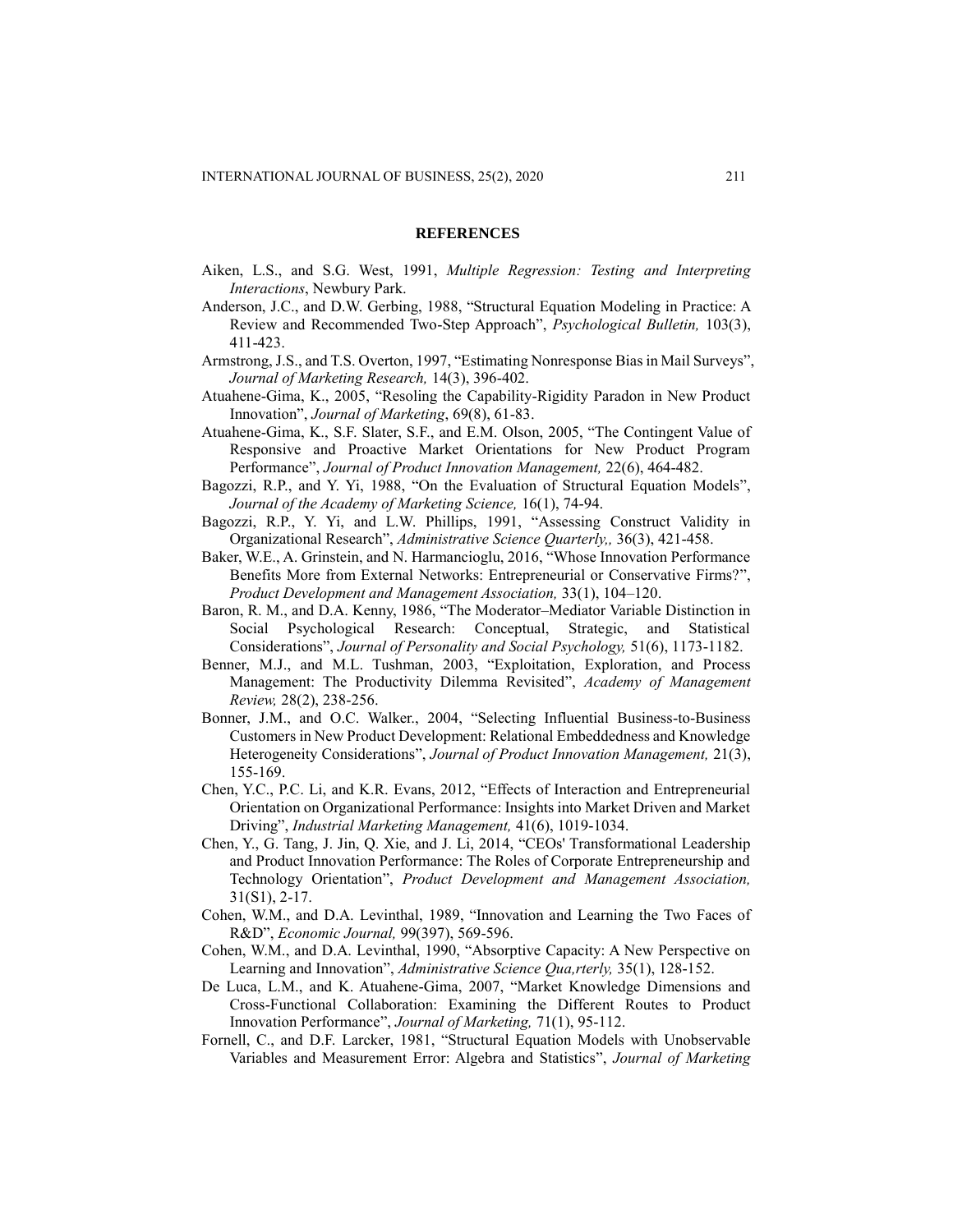*Research,* 18(3), 382-388.

- <span id="page-17-1"></span>Gatignon, H., and J.M. Xuereb, 1997, "Strategic Orientation of the Firm and New Product Performance", *Journal of Marketing Research,* 34(1), 77-90.
- Grant, R.M., 1996, "Toward a Knowledge-Based Theory of the Firm", *Strategic Management Journal,* 17(1), 109-122.
- Hayes, A.E., 2013, "Introduction to Mediation, Moderation, and Conditional Process Analysis: A Regression-Based Approach", *Journal of Educational Measurement,*  51(3), 335-337.
- <span id="page-17-0"></span>Hong, J., T.H. Song, and S. Yoo, 2013, "Paths to Success: How Do Market Orientation and Entrepreneurship Orientation Produce New Product Success?", *Product Development and Management Association,* 30(1), 44-55.
- Hsieh, K.Y., W. Tsai, and M.J. Chen, 2015, "If Why Can Do It, Why Not Us? Competitors as Reference Points for Justifying Escalation of Commitment", *Academy of Management Journal,* 58(1), 38-58.
- Hsieh, Y.C., S.F. Kline, and T.E. Pearson, 2008, "Lodging Managers' Perceptions of Work and Personal Life: Balanced or Imbalanced?", *International Journal of Hospitality & Tourism Administration,* 9(1), 18-35.
- Jansen, J.J.P., F.A.J. Van Den Bosch, and H.W. Volberda, 2005, "Managing Potential and Realized Absorptive Capacity: How Do Organizational Antecedents Matter?", *Academy of Management Journal,* 48(6), 999-1015.
- Jaworski, B., A.K. Kohli, and A. Sahay, 2000, "Market-Driven Versus Driving Markets", *Journal of the Academy of Marketing Science,* 28(1), 45-55.
- Jung, D.I., C. Chow, and A. Wu, 2003, "The Role of Transformational Leadership in Enhancing Organizational Innovation: Hypotheses and Some Preliminary Findings", *The Leadership Quarterly,* 14(4), 525-544.
- Kim, N., and K. Atuahene-Gima, 2010, "Using Exploratory and Exploitative Market Learning for New Product Development", *Product Development & Management Association,* 27(4), 519–536.
- Kogut, B., and U. Zander, 1992, "Knowledge of the Firm, Combinative Capabilities, and the Replication of Technology", *Organization Science,* 3(3), 383-397.
- Kohli, A.K., and B.J. Jaworski, 1990, "Market Orientation: The Construct, Research Propositions and Managerial Implications", *Journal of Marketing,* 54(2), 1-18.
- Kortum, S., and J. Lerner, 2000, "Assessing the Contribution Of Venture Capital to Innovation", *The Rand Journal of Economics,* 31(4), 674–692.
- Leonard-Barton, D., 1992, "Core Capabilities and Core Rigidities: A Paradox in Managing New Product Development", *Strategic Management Journal,* 13(1), 111- 125.
- Li, Y., Y. Liu, and Y. Zhao, 2006, "The Role of Market and Entrepreneurship Orientation and Internal Control in the New Product Development Activities of Chinese Firms", *Industrial Marketing Management,* 35(3), 336-347.
- Lumpkin, G.T., and G.G. Dess, 1996, "Clarifying the Entrepreneurial Orientation Construct and Linking It to Performance", *Academy of Management Review,* 21(1), 135-172.
- March, J.G., 1991, "Exploration and Exploitation in Organizational Learning", *Organization Science,* 2(1), 71-78.
- Mason, C.H., and W.D. Perreault, Jr., 1991, "Collinearity, Power, and Interpretation of Multiple Regression Analysis", *Journal of Marketing Research,* 28(3), 268-280.